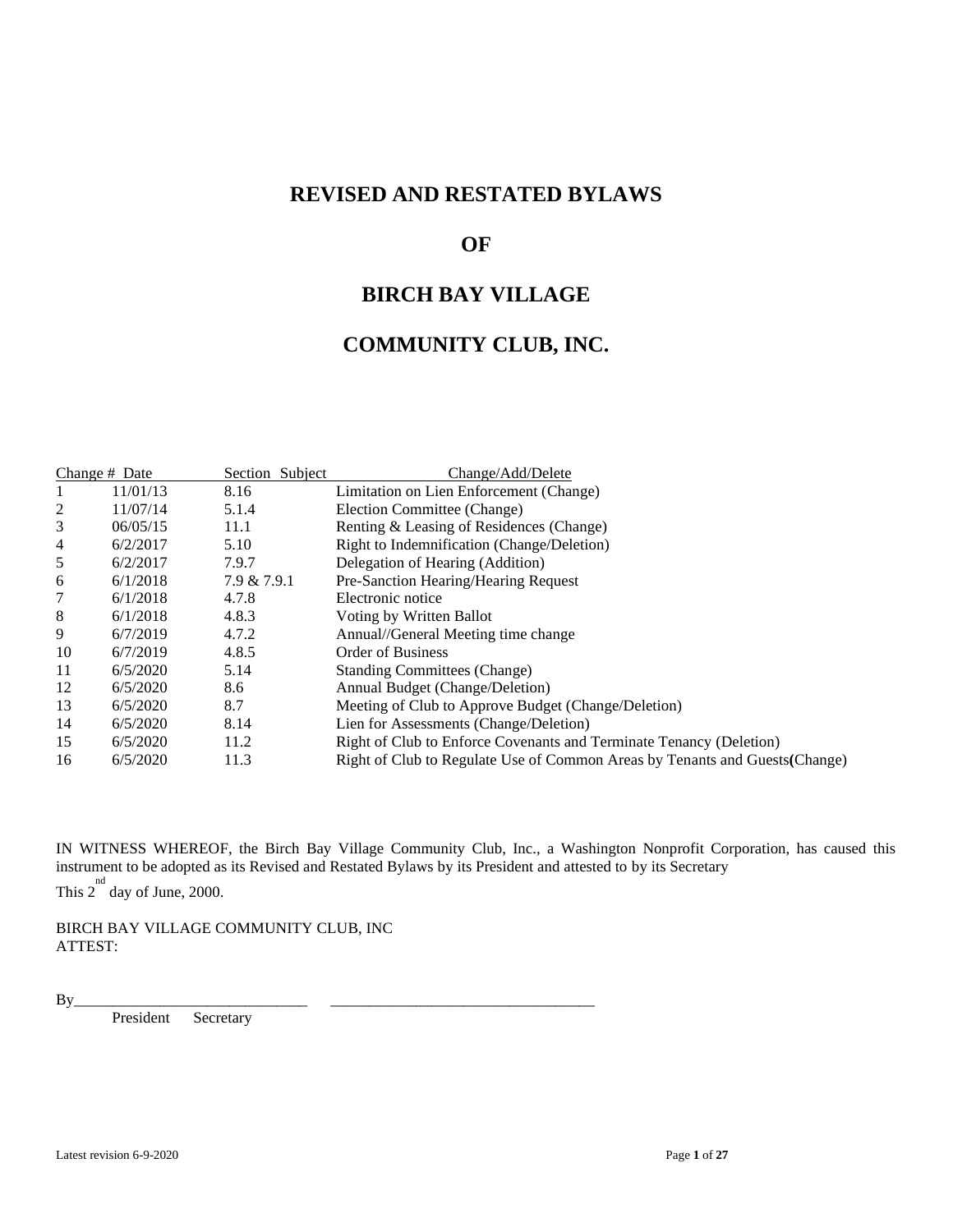#### **TABLE OF CONTENTS**

# **1. IDENTIFICATION OF THE RESIDENTIAL COMMUNITY AND CORPORATION**

# **2. DEFINITIONS**

# **3. PURPOSE AND APPLICABILITY OF BYLAWS**

### **4. INCORPORATION OF THE CLUB**

| 4.1. | Form of Corporation |
|------|---------------------|
|------|---------------------|

- 4.2. Law Governing Club
- 4.3. Registered Office and Registered Agent
- 4.4. Powers of the Club
- 4.5. Membership
- 4.5.1. Qualifications
- 4.5.2. Rights and Privileges Conditioned on Compliance with Governing Documents
- 4.5.3. Evidence of Membership
- 4.6. Transfer of Membership
- 4.7. Meetings
- 4.7.1. Place of Meetings
- 4.7.2. Annual June Meeting
- 4.7.3. November Meeting
- 4.7.4. Notices of Annual June and November Meetings
- 4.7.5. Notices of Special Meetings
- 4.7.7. Waiver of Notice
- 4.7.8 Electronic Notice
- 4.8. Voting
- 4.8.1. Voting Rights
- 4.8.2. Joint Ownership
- 4.8.3. Voting by Written Ballot
- 4.8.4. Quorums
- 4.8.5. Order of Business
- 4.8.6. Rules of Procedure for Meetings of the Club
- 4.9. Procedures for Election of Directors

# **5. BOARD OF DIRECTORS**

- 5.1. Number, Qualifications, Term of Office 5.1.1. Number of Directors 5.1.2. Qualifications 5.1.3. Term 5.1.4. Procedures for Election of Directors 5.2. Meetings of the Board of Directors 5.2.1. Organizational Meeting 5.2.2. Regular Meetings 5.2.3. Special Meetings 5.2.4. Notice and Waiver of Notice 5.2.5. Quorum and Voting 5.2.6. Rules of Procedure for Meetings of the Board 5.2.7. Action by Directors Without a Meeting 5.2.8. Open Meetings 5.2.9. Arbitration in Event of Deadlock 5.3. Vacancies 5.4. Removal or Suspension of Directors 5.4.1. Removal by Action of Owners
- 5.4.2. Removal or Suspension by Action of Board of Directors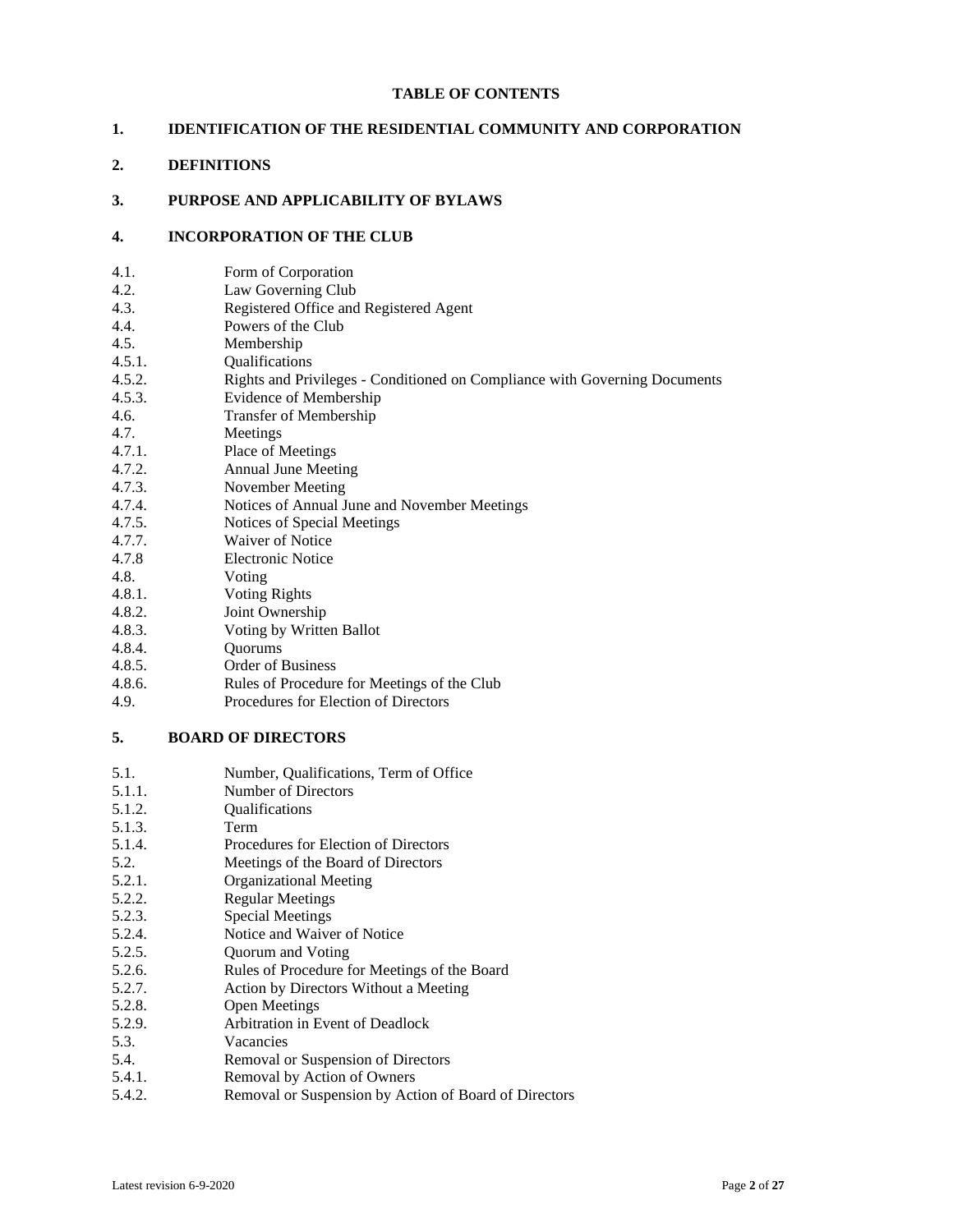- 5.4.3. Automatic Removal
- 5.5. Compensation
- 5.6. Annual Report of the Board of Directors
- 5.7. Fidelity Insurance
- 5.8. Duty of Care
- 5.9. Conflicts of Interest Duty of Loyalty
- 5.10. Right to Indemnification
- 5.11. Board of Directors as Attorney-In-Fact
- 5.12. Change in Size of Board
- 5.13. Committees General Authority
- 5.13.1. Appeal of a Committee Decision
- 5.14. Standing Committees
- 5.15. Appointment of Committee Members and Chair Persons
- 5.16. Rules and Procedure for Standing Committees

#### **6. OFFICERS AND OTHER PERSONNEL.**

- 6.1. Principal Officers
- 6.2. Election of Officers
- 6.3. Removal of Officers; Vacancies
- 6.4. President
- 6.5. Vice President
- 6.6. Secretary
- 6.7. Treasurer
- 6.8. Compensation of Officers
- 6.9. Liability of Officers and Indemnification
- 6.10. Other Personnel

# **7. ENFORCEMENT OF COVENANTS**

| 7.1. | Authority of the Board |
|------|------------------------|
|------|------------------------|

- 7.2. Legal Proceedings
- 7.3. Costs and Attorney's Fees
- 7.4. Late Charges
- 7.5. Fines
- 7.6. Liability for Conduct Causing Common Expense
- 7.7. No Waiver of Rights
- 7.8. Remedies Cumulative
- 7.9. Pre-Sanction Hearings
- 7.9.1. Hearing Request
- 7.9.2. Hearing Procedures
- 7.9.3. Default
- 7.9.4. Continuances
- 7.9.5. Decision
- 7.9.6. Assurance of Voluntary Compliance in Lieu of Hearing
- 7.9.7. Delegation of Hearing
- 7.10. Alternative Forms of Dispute Resolution Authorized

# **8. MANAGEMENT OF COMMON PROPERTY - BUDGETS, ASSESSMENTS & RECORDS**

- 8.1. Management by Board of Directors
- 8.2. Professional Management
- 8.2.1. Employment of Manager
- 8.2.2. Management Standards
- 8.3. Bank Accounts for Operations and Reserves
- 8.3.1. Insured Accounts
- 8.3.2. Commingling Prohibited
- 8.3.3. Reserve Accounts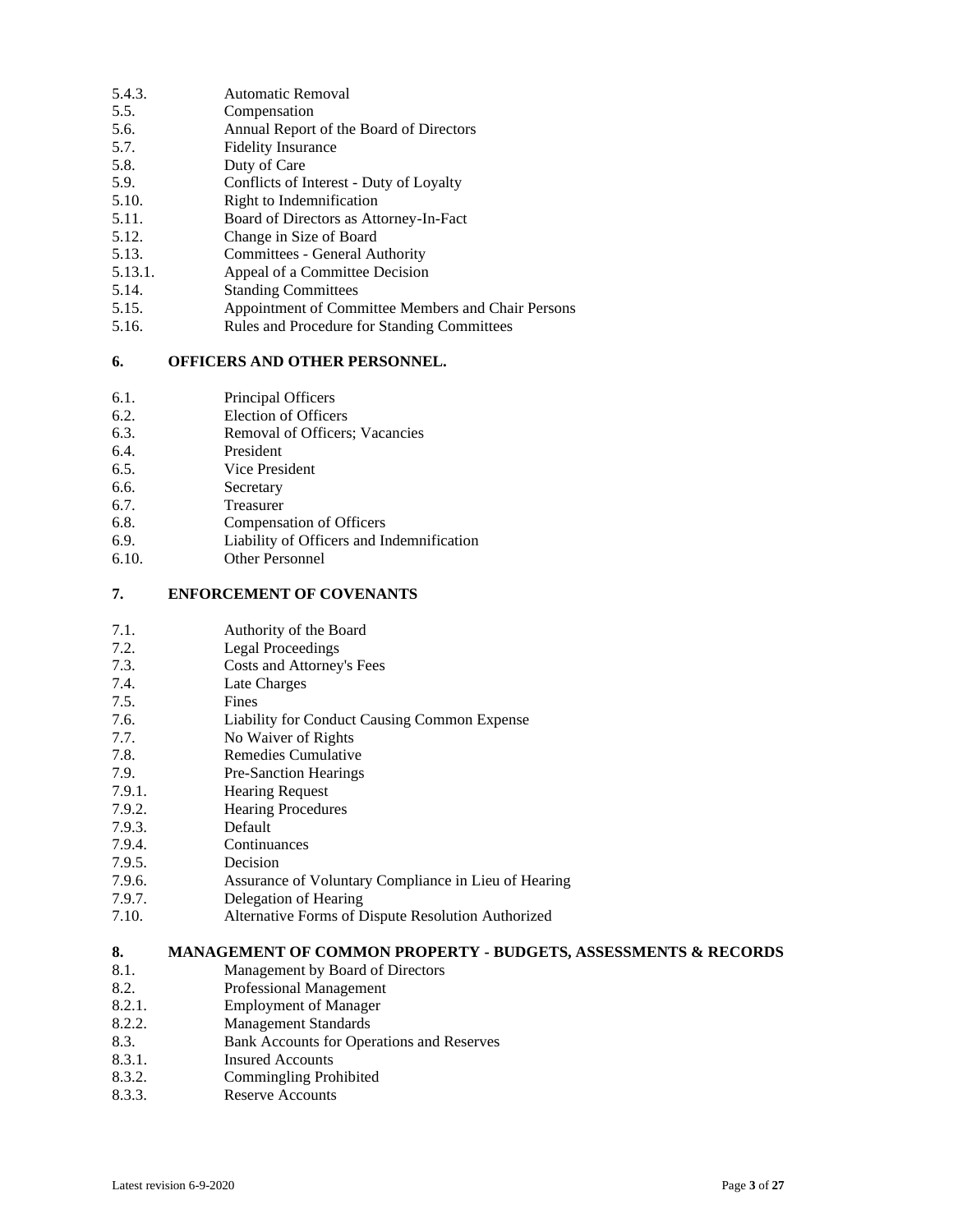| 8.4.    | Club Records                                                                       |
|---------|------------------------------------------------------------------------------------|
| 8.4.1.  | <b>Financial Records</b>                                                           |
| 8.4.2.  | Other Records                                                                      |
| 8.4.3.  | Ownership of Records, Inspection                                                   |
| 8.5.    | Audit of Records Required                                                          |
| 8.6.    | <b>Annual Budget</b>                                                               |
| 8.7.    | Meeting of Club to Approve Budget                                                  |
| 8.8.    | Reserves Capital Improvements, Replacements, Major Repairs & Insurance Deductibles |
| 8.8.1.  | <b>Establishment of Reserves</b>                                                   |
| 8.8.2.  | <b>Expenditure Restrictions</b>                                                    |
| 8.9.    | Assessments for Common Expenses                                                    |
| 8.9.1.  | Liability of Lots                                                                  |
| 8.9.2.  | Payment of Annual Assessment                                                       |
| 8.10.   | <b>Special Assessments</b>                                                         |
| 8.10.1. | General Authority                                                                  |
| 8.10.2. | Assessments Against Fewer Than All Lots                                            |
| 8.10.3. | Special Assessment for Expense Caused by Negligence or Misconduct                  |
| 8.10.4. | Transfer Fee(s)                                                                    |
| 8.11.   | <b>Owners Personally Liable for Common Expenses</b>                                |
| 8.12.   | Liability Following Conveyance of Lot                                              |
| 8.13.   | <b>Statement of Unpaid Assessments</b>                                             |
| 8.14.   | Lien for Assessments                                                               |
| 8.15.   | Enforcement of Lien                                                                |
| 8.16.   | Limitation on Lien Enforcement                                                     |
| 8.17.   | Interest on Past Due Assessments                                                   |
|         |                                                                                    |

8.18. Fees for Use of Common Areas and Amenities

# **9. AMENDMENT OF BYLAWS**

| 9.1. | Amendment of Bylaws |
|------|---------------------|
|      |                     |

9.3. Consent of Mortgagees

# **10. NOTICE**

| 10.1. | <b>Manner of Notice</b> |
|-------|-------------------------|
|       |                         |

10.2. Waiver of Notice

# **11. PROVISIONS AFFECTING USE AND OCCUPANCY**

- 11.1. Renting and Leasing of Residences
- 11.2. Right of Club to Regulate Use of Common Areas by Tenants and Guests

# **12. MISCELLANEOUS**

- 12.1. Compliance with Law<br>12.2. Conflict
- 12.2. Conflict<br>12.3. Severabil
- 12.3. Severability<br>12.4. Captions
- Captions
- 12.5. Gender, Number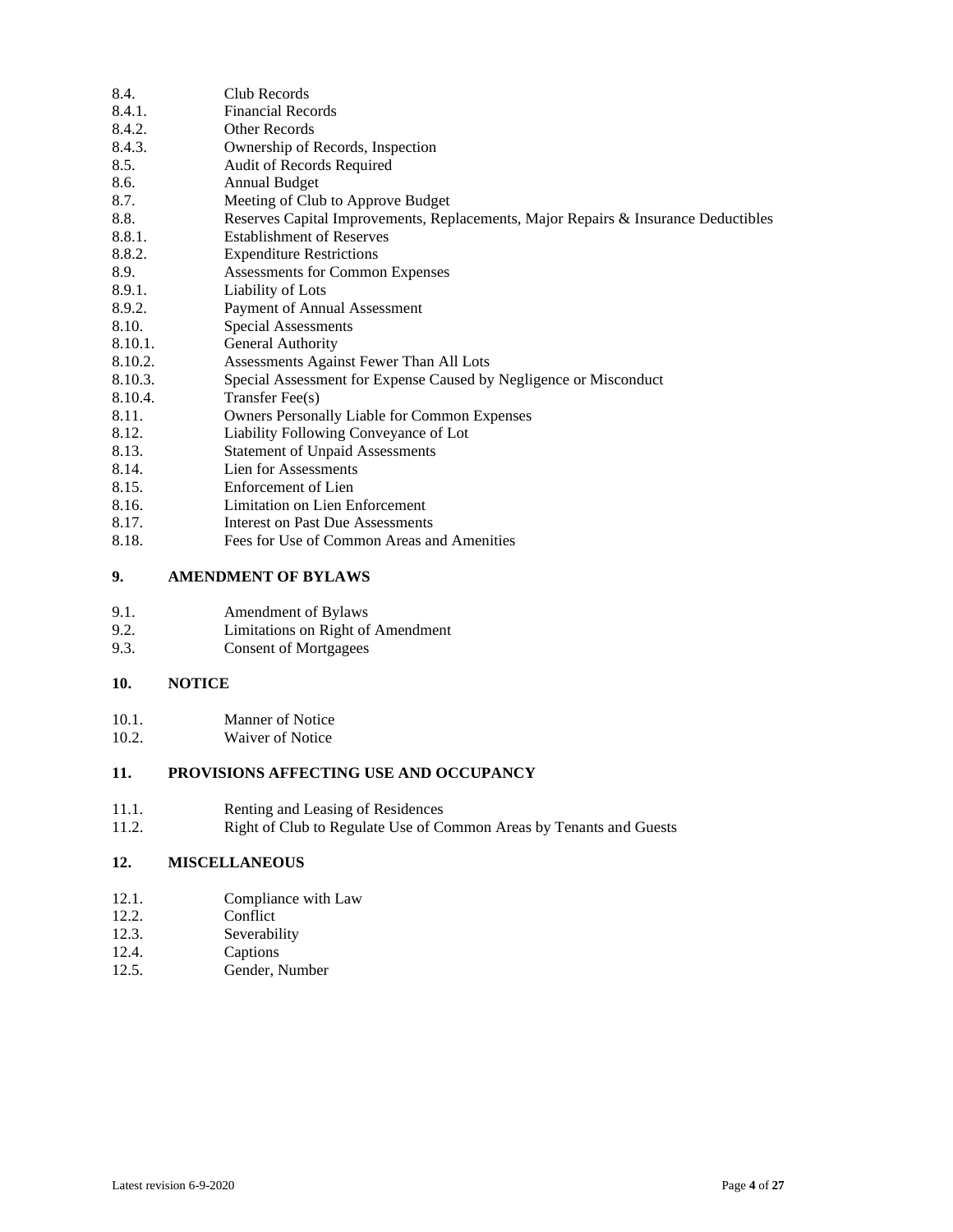# **1. IDENTIFICATION OF THE RESIDENTIAL COMMUNITY AND CORPORATION**

#### **Declaration**

The name of the residential community is Birch Bay Village, which will be referred to herein as the "Community". The name of the corporation is: Birch Bay Village Community Club, Inc., which will hereinafter be referred to as the "Club."

# **2. DEFINITIONS**

- (a) All terms used in these Bylaws shall have the same meanings ascribed to them in the Washington Homeowners' Association Act, Chapter 64.38 RCW ("the Act"), and/or in the recorded Declaration of Rights, Reservations, Restrictions and Covenants of Birch Bay Village (hereinafter "the Covenants") recorded in the office of the Auditor of Whatcom County, Washington, and/or the Articles of Incorporation for the Club.
- (b) Appurtenant: Belonging to or associated with lot ownership. A right or privilege granted with lot ownership, such as Membership as defined in the Governing Documents. Also, in law, buildings, improvements and rights belonging to a house or lot, such as outbuildings, landscaping or easements.
- (c) Assessment**:** Any payment required of a member by the governing documents, membership vote or ordered by the Board of Directors.
- (d) Club**:** The Corporation of Birch Bay Village Community Club, Inc.
- (e) Community**:** The residential community of Birch Bay Village.
- (f) Covenants**:** The Declaration of Rights, Reservations, Restrictions and Covenants of Birch Bay Village recorded in the office the Auditor, Whatcom County, Washington.
- (g) Common Area: Property owned, maintained and administrated by the Club for the benefit of the owners. Common areas include but are not limited to recreational amenities, maintenance areas, roads, parking lots, walkways/pathways, lighting, signs, lakes, ponds, greenbelt areas, planted landscape, playgrounds, parks, swimming pool, golf course, marina, club house and tennis courts.
- (h) Dwelling: A residential structure for which the County has issued an occupancy permit.
- (i) Governing Documents: As used herein, shall mean the Covenants, the Articles of Incorporation for the Club, the Subdivision Plat recorded in the office of the Auditor of the County in which the Community is located, these Bylaws, any Rules and Regulations adopted by the Board of Directors, and any lawful amendments to any and all such documents.
- (j) Member in Good Standing: See section 4.5.2
- (k) Owner/Member: As used herein, be synonymous terms for owner of a lot in the community. Members shall consist exclusively of owners of real property, developed and undeveloped, over which the Club has jurisdiction. (RCW64.38.015)
- (l) Cumulative Voting: A system of voting for directors under which an Owner, who is normally entitled to cast one vote for each director's position open for election, is permitted to cast all such votes for a single director, or to distribute all the possible votes among fewer than all the positions up for election. Cumulative voting is not permitted under these Bylaws.

# **3. PURPOSE AND APPLICABILITY OF BYLAWS**

These Bylaws are promulgated to provide for the self-government of the Community and to promote the safety, health, well-being and enjoyment of its Members. The administration and management of the Community and the actions of the Owners, the Club and its Board of Directors and Officers shall be governed by these Bylaws. All present and future Owners and their tenants, licensees, invitees, servants, agents, employees and any other person or persons who are permitted to use the Common Areas of the Community shall be subject to these Bylaws and to the Rules and Regulations of the Club. Acquisition, rental or occupancy of a Lot shall be deemed conclusive evidence of the Owner's, tenant's or occupant's acceptance and ratification of, and agreement to comply with these Bylaws, the Covenants and all Rules and Regulations now existent or hereafter adopted.

# **4. INCORPORATION OF THE CLUB**

# **4.1 Form of Corporation**

The Club was originally incorporated as a non-profit corporation under Chapter 24.04 RCW, which was repealed by the State Legislature and replaced with the provisions of Chapter 24.03. The rights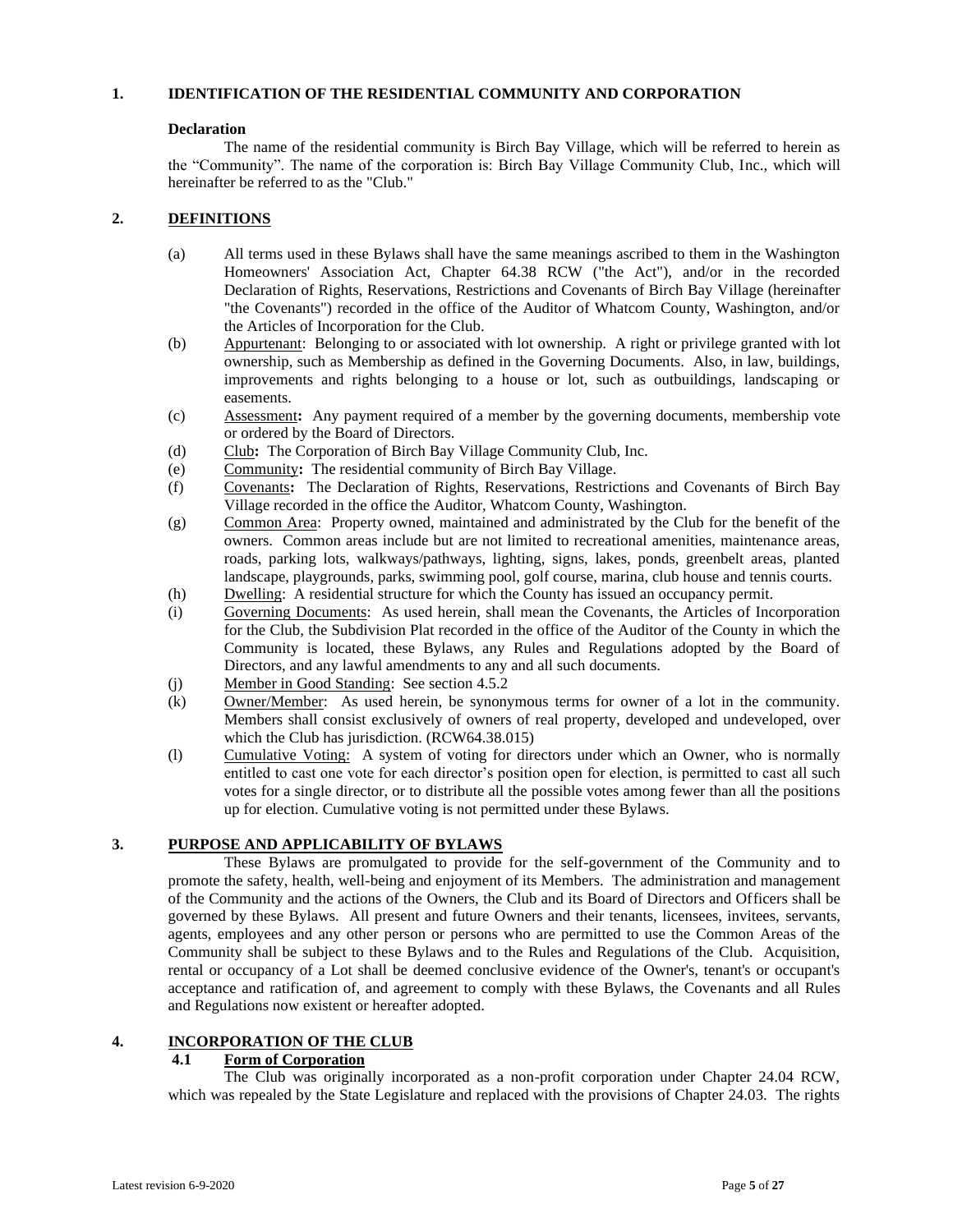and duties of the Members and of said corporation shall be governed by the provisions of the Washington Nonprofit Corporation Act, Chapter 24.03 RCW, the Homeowners' Association Act, Chapter 64.38 RCW, and the Governing Documents. The Club shall remain organized as a nonprofit corporation.

# **4.2 Law Governing Club**

In case of any conflict between Chapter 23A RCW, the Business Corporation Act, Chapter 24.03 RCW, the Nonprofit Corporation Act, or the Homeowners' Association Act, Chapter 64.38 RCW, the Homeowners' Association Act shall control.

# **4.3 Registered Office and Registered Agent**

The registered office of the Club shall be located in the State of Washington at such place as may be fixed from time to time by resolution of the Board of Directors, and upon filing of such notices as may be required by the applicable Corporation law. The registered agent shall have a business office identical with such registered office.

# **4.4 Powers Of the Club**

Subject to the provisions of the Covenants, the Club may, through its Board of Directors:

- (a) Adopt and amend Bylaws and Rules and Regulations;
- (b) Adopt and amend budgets for revenues, expenditures and reserves; and impose and collect Assessments for Common Expenses from Owners;
- (c) Hire and discharge or contract with managers and other employees, agents, and independent contractors;
- (d) Institute, defend or intervene in litigation or administrative proceedings in its own name on behalf of itself or two or more Owners on matters affecting the Community or the Club, but not on behalf of Owners involved in disputes that are not the responsibility of the Club;
- (e) Make contracts and incur liabilities;
- (f) Regulate the use, maintenance, repair, replacement and modification of Common Areas;
- (g) Cause additional improvements to be made as a part of the Common Areas;
- (h) Acquire, hold, encumber and convey in its own name any right, title, or interest to real or personal property, but Common Areas may be conveyed or subjected to a security interest only pursuant to the terms of the Act;
- (i) Grant easements, licenses and concessions through or over the Common Areas and petition for or consent to the vacation of streets and alleys;
- (j) Impose and collect any payments, fees or charges for the use, rental or operation of the Common Areas, and for services provided to Owners;
- (k) Impose and collect charges for late payment of Assessments and, after notice and an opportunity to be heard by the Board of Directors or by such representative designated by the Board of Directors and in accordance with such procedures as provided in the Covenants or Bylaws or Rules and Regulations adopted by the Board of Directors, levy reasonable fines in accordance with a previously established schedule thereof adopted by the Board of Directors and furnished to the Owners for violations of the Governing Documents of the Club;
- (l) Impose and collect reasonable charges for the preparation and recording of amendments to the Governing Documents, or for statements of unpaid Assessments;
- (m) Provide for the indemnification of its Officers and Board of Directors; and maintain Directors' and Officers' liability insurance;
- (n) Assign its right to future income, including the right to receive Common Expense Assessments, upon a finding of reasonable necessity for such action by the Board;
- (o) Exercise any other powers conferred by the Covenants or Bylaws;
- (p) Exercise all other powers that may be exercised in this state by the same type of corporation as the Club; and
- (q) Exercise any other powers necessary and proper for the governance and operation of the Club.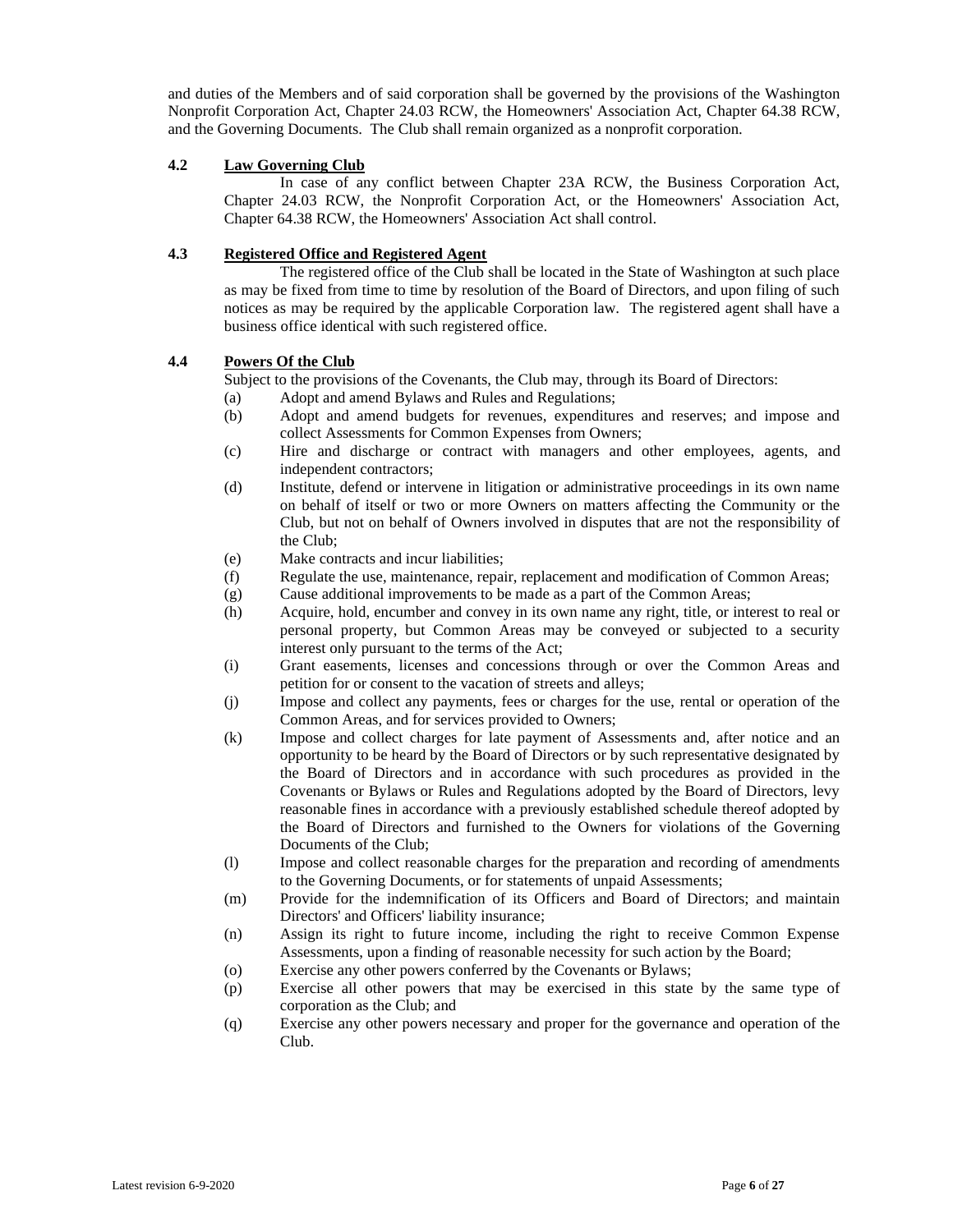# **4.5 Membership**

# **4.5.1 Qualifications**

Each fee Owner or real estate contract vendee of a Lot in the Community shall be a Member of the Association. Ownership of a Lot shall be the sole qualification for membership in the Association, and the membership of the Association at all times shall consist exclusively of all the Owners. The ownership of an interest in a Lot solely as security for the performance of an obligation does not entitle the owner of such interest to membership in the Association. A Member shall be considered a "Member in Good Standing" when such Member has paid all required dues, charges and assessments owing by such Member, and has not been found to have violated other provisions of the Governing Documents.

# **4.5.2 Rights and Privileges - Conditioned on Compliance With Governing Documents**

Rights and privileges of membership are set forth in the Governing Documents. Such rights and privileges are subject to the payment of all dues, charges or assessments as may be lawfully levied against the Lot to which such membership is appurtenant. Rights and privileges of membership, including the right to use Common Areas, facilities or amenities owned or maintained by the Club, or to vote, may be suspended during any period in which dues, charges or assessments owing to the Club remain unpaid, or when the Member has been found to have violated provisions of the Governing Documents. With respect to violations of the Governing Documents other than a failure to pay dues, charges and assessments, a suspension may be authorized only upon the affirmative vote of not less than two-thirds (2/3) of the Directors present at any duly constituted meeting of the Board, and only after the Owner has been afforded an opportunity for a hearing under Section 7.10 of these Bylaws. A Member who has failed to pay any lawfully levied dues, charges or assessments, or whose membership rights and privileges have been suspended ceases to be a Member in Good Standing for the duration of the period that dues, charges or assessments remain delinquent, or for the period of time specified in the Club's decision authorizing such suspension, as appropriate.

# **4.5.3 Evidence of Membership**

Evidence of membership in the Club may be issued to the membership of the Club in such form as the Board shall from time to time designate. Each Member shall provide the Secretary of the Club with the name and address of each owner. No membership nor evidence of membership may be transferred or loaned to another by any individual, except as provided in these Bylaws. All such evidence of membership remains the property of the Club and must be surrendered to the Club upon termination of membership or upon request of the Club.

# **4.6 Transfer of Membership**

The Club membership of each Owner shall be appurtenant to the Lot giving rise to such membership, and shall not be assigned, transferred, pledged, hypothecated, conveyed or alienated in any way except upon the transfer of title to said Lot and then only to the transferee of title to such Lot. Any attempt to make a prohibited transfer shall be void. Any transfer of title to a Lot shall operate automatically to transfer the membership in the Club appurtenant thereto to the new Owner thereof. Following such a transfer, each new Member shall be entitled to receive copies of the Governing Documents from the Club. The Board may impose a transfer fee upon each new Member in order to cover the administrative costs associated with the transfer. Also see section 11.1 for other limitations.

# **4.7 Meetings**

# **4.7.1 Place of Meetings**

Meetings of the Club shall be held at such place within Whatcom County, Washington, as may be designated by the Board of Directors and stated in the notice of the meeting.

# **4.7.2 Annual June Meeting**

An annual meeting of the Club shall be held on the first Friday in the month of June of each year at the hour of seven thirty o'clock (7:30 PM). The annual meeting of the Club shall be held for the election of Directors and the conduct of such other business as may be properly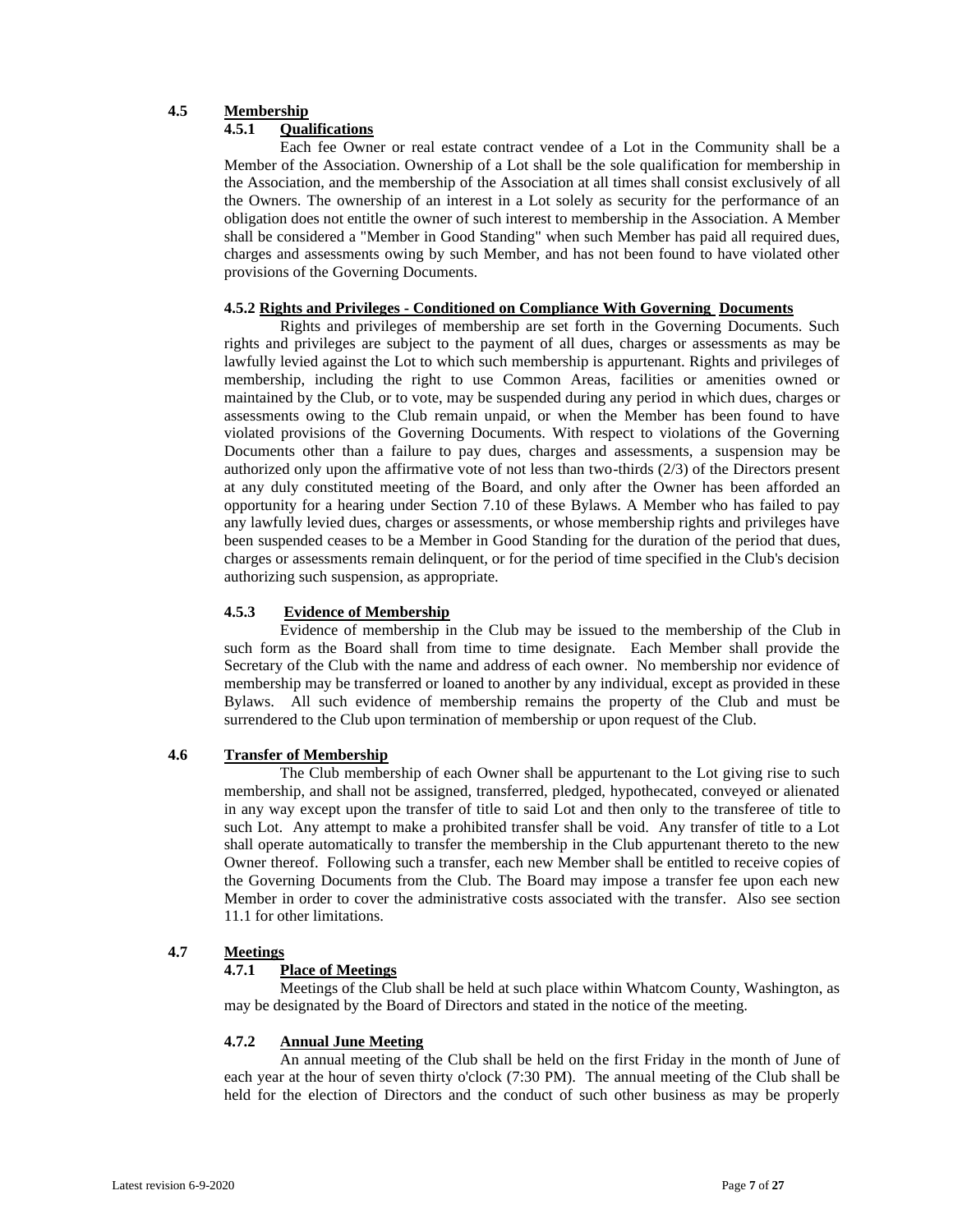brought before the meeting. At the annual meeting, there shall be presented a report containing the following information:

- (a) The annual financial statement of the Club, including the audit report required by Section 8.5 hereof, if it has been prepared, for the year immediately preceding the current year, which shall be available to the Club no later than thirty (30) days prior to the annual meeting;
- (b) A statement of the amount of any reserves for repair or replacement and of any portions of those reserves currently designated by the Club for any specified projects;
- (c) A statement of any anticipated repair or replacement cost in excess of five (5) percent of the annual budget of the Club that has been approved by the Board of Directors;
- (d) A statement of any unsatisfied judgments against the Club and the status of any pending suits to which the Club is a party;
- (e) A balance sheet and a revenue and expense statement of the Club prepared on an accrual basis, which shall be current to ninety (90) days.

# **4.7.3 November Meeting**

A regular meeting of the Club shall be held on the first Friday in the month of November in each year, at the hour of 7:30 o'clock (7:30 PM) to review the annual budget for the next fiscal year and to approve the assessment and/or special assessments for the next fiscal year and to conduct such other business as may be properly brought before the meeting.

#### **4.7.4 Notices of Annual June and November Meetings**

Not less than thirty (30) nor more than forty-five (45) days in advance of the Annual June Meeting and the regular November meeting, the Secretary shall cause notice to be hand-delivered or sent prepaid by first class United States mail to the mailing address of each Lot or to any other mailing address designated in writing by the Owner. The notice of any meeting shall state the place, day and hour of the meeting and the items on the agenda to be voted on by the Members, including a list of the candidates seeking to be elected as Directors of the Club. Along with the Notice of any meeting of the Owners, the Secretary shall include Ballot materials consistent with the provisions of Sections 5.1.4, 8.7 or 8.10 hereof, and any other information concerning the candidates seeking election or concerning any resolutions proposed for adoption by the Membership, as the Board may reasonably deem necessary or advisable. (Ref. 4.7.6 & 4.7.7)

#### **4.7.5 Special Meetings**

Special meetings of the Owners may be called at any time for the purpose of considering matters which by the terms of the Covenants or applicable law require the approval of all or some of the Owners, or for any other reasonable purpose. Such meetings shall be called by written notice upon the decision of the President, or after a request signed by a majority of the Board, or by written request by Owners having at least 10% of the total votes in the Club.

#### **4.7.6 Notices of Special Meetings**

Except as provided in Section 5.4.1 hereof, the Secretary shall cause notice to be handdelivered or sent prepaid by first class United States mail to the mailing address of each Lot or to any other mailing address designated in writing by the Owner not less than fourteen (14) nor more than sixty (60) calendar days in advance of any special meeting. The notice of any special meeting shall state the place, day and hour of the meeting and the items on the agenda to be voted on by the Members, including the general nature of any proposed amendment to the Covenants, Articles of Incorporation, Bylaws, any budget or changes in the previously approved budget that result in a change of assessment obligations, or a proposal to remove a Director or Officer.

#### **4.7.7 Waiver of Notice**

Whenever any notice to an Owner is required to be given by the Club, a Waiver thereof in writing signed by the Owner, whether made before or given after the time stated therein, shall be equivalent to the giving of such notice.

### 4.7.8 **Electronic Notice**

Wherever notice is required to be hand delivered or sent by prepaid first-class United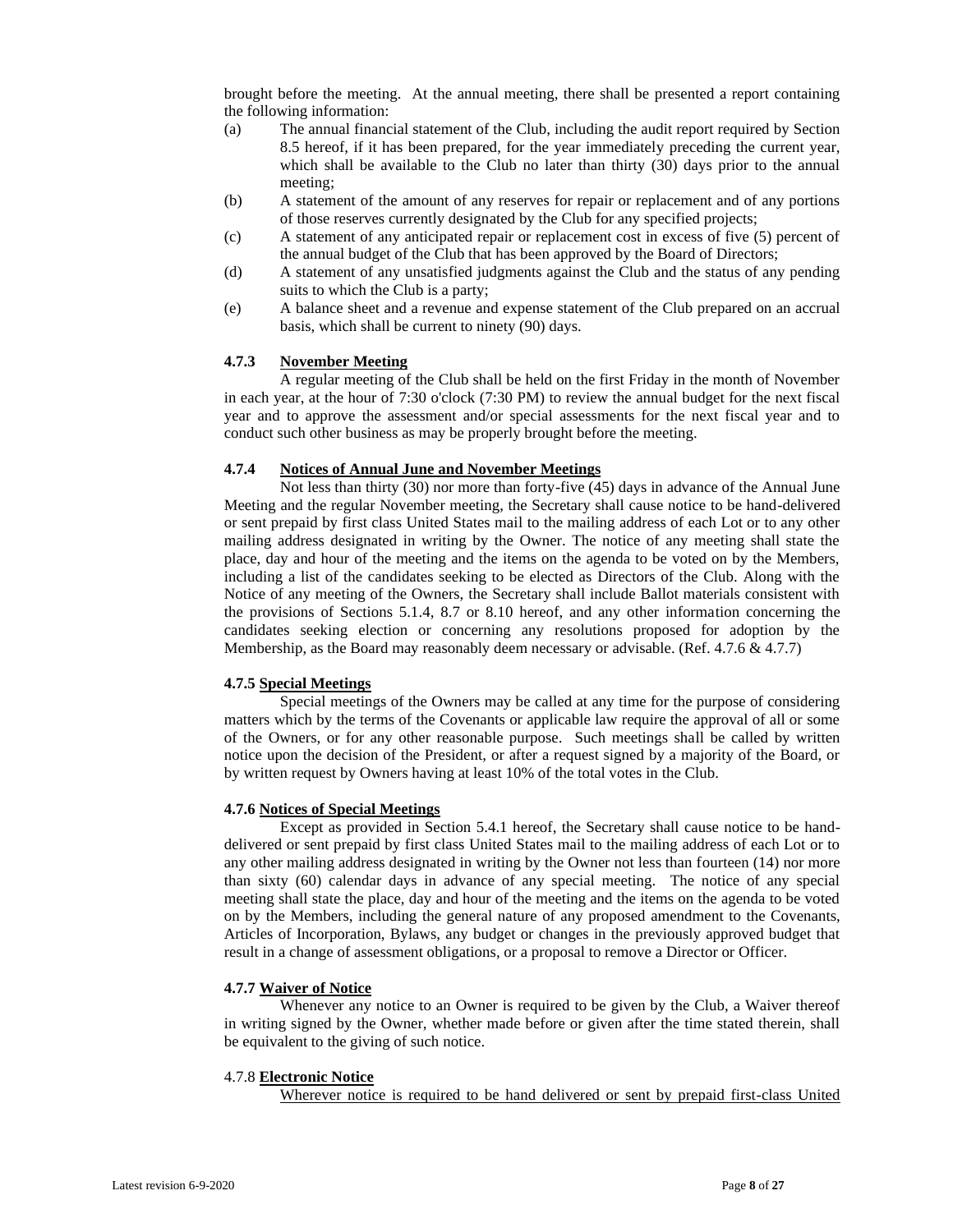States mail, it may be delivered by electronic transmission only with the advanced written consent of any Owner. Such notice will be provided electronically to an email or other electronic address specified by the Owner for such purposes. Once consent for electronic transmission of notice is provided by an Owner, that consent will remain in effect until revoked by that Owner by delivering a written record of the revocation to the Secretary. Consent is deemed revoked if two consecutive notices are returned as being unable to electronically transmit.

#### **4.8 Voting**

#### **4.8.1 Voting Rights**

Subject to the provisions of Section 4.5.2 hereof, each Owner shall have a right to vote at meetings of the Club on such matters as may lawfully come before the meeting. Each Owner shall be entitled to one (1) vote for each Lot owned by such Owner on each matter submitted to a vote of the Owners. In the event that a Lot is owned by the Club, no votes allocated to such Lot may be cast, and in determining the percentage of votes required to act on any matter, the votes allocated to such Lot shall be disregarded. In any case, no lot shall be allotted more than one (1) vote. (Ref. section 4.8.2)

#### **4.8.2 Joint Ownership**

The vote for a Lot must be cast as a single vote and fractional votes shall not be allowed. If only one of the multiple Owners of a Lot is present at a meeting of the Club, in person, by proxy or written ballot, that Owner is entitled to cast the vote allocated to that Lot. If more than one of the multiple Owners is so present, the vote allocated to that Lot may be cast only in accordance with the agreement of a majority in interest of the multiple Owners. There is majority agreement if any one of the multiple Owners casts the vote allocated to that Lot without protest being made promptly to the person presiding over the meeting by any of the other Owners of the Lot. In the absence of majority agreement, the conflicting vote shall be deemed an abstention of the vote for such Lot. The Board may prescribe supplemental procedures designed to protect the integrity of the voting process.

#### **4.8.3 Voting by Written Ballot**

The Vote allocated to a Lot may be cast by an official written ballot executed by the Owner. An official written ballot or proxy shall not be valid unless it is signed by the Owner and received by the Club on or before the date and time designated therein as the deadline. A written ballot shall be deemed the equivalent of a directed proxy designating an individual, either by name or by general description (e.g., "any Officer of the Club"), and instructing such person how to vote on the matters to be decided at the meeting for which the ballot is prepared. In the event that the Club elects to prepare a written ballot for use at a meeting, copies thereof shall be served with the Notices of such meeting. A proxy or ballot may be delivered/submitted by electronic transmission to the address designated by the Board of Directors in compliance with provision of RCW 24.03.085. Ballots or proxies received by electronic transmission may be revoked only by actual notice of revocation to the person presiding over a meeting of the Association; in which case, an Owner may cast a paper ballot at the meeting.

# **4.8.4 Quorums**

A quorum is present throughout any meeting of the Club if the Owners of Lots to which at least ten (10%) percent of the votes in the Club are allocated are present in person or by written ballot at the beginning of the meeting.

#### **4.8.5 Order of Business**

The order of business at a general or annual meeting of the Club shall be as follows: (i) proof of notice of meeting; (ii) determination of the presence of a quorum; (iii) approval of the agenda; (iv) approval of minutes of the previous meeting of the Club; (v) election of Directors, if applicable; (vi) reports of the Board of Directors, Officers and committees; (vii) unfinished business; and (viii) new business. Items (iv), (vii) and (viii) shall be omitted from the order of business of a special meeting held for the sole purpose of electing a Director. Only matters described in the notice of a special meeting may be considered at such a meeting, and the order of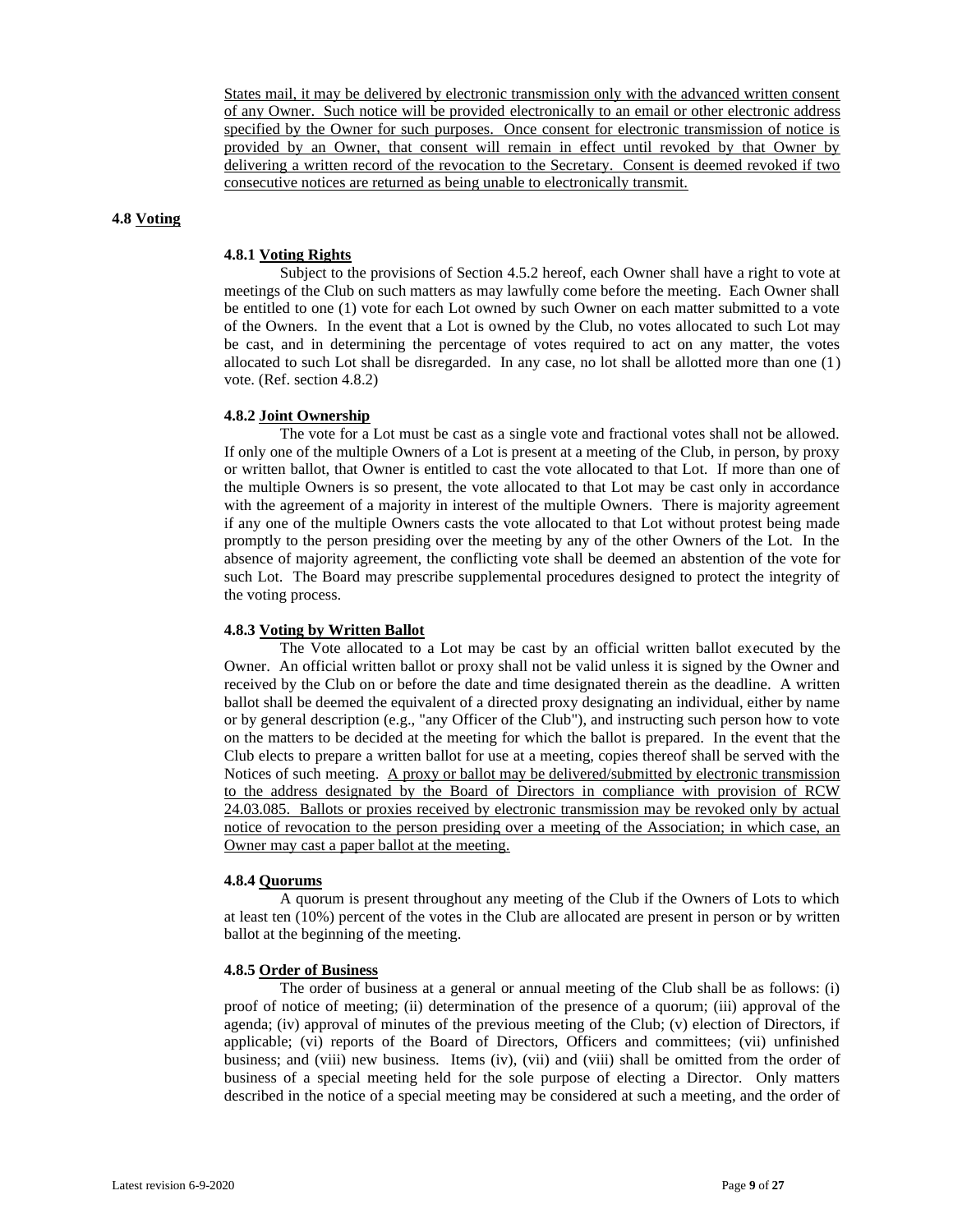business at a special meeting shall generally conform to the order specified in the notice of such meeting. (Ref. section 5.1.4 and/or 6.0)

#### **4.8.6 Rules of Procedure for Meetings of the Club**

The President shall preside at meetings of the Club and the Secretary shall keep the minutes of meetings for inclusion in the Club's permanent Minute Book. Robert's Rules of Order, as its provisions may be adopted, modified or revised by administrative resolution of the Board, shall govern the conduct of all meetings of the Club when not in conflict with the Act or the Governing Documents.

# **4.9 Procedures for Election of Directors – (See Section 5.1.4 hereof.)**

# **5. BOARD OF DIRECTORS**

# **5.1 Number, Qualifications, Term of Office**

# **5.1.1 Number of Directors**

Except as hereinafter provided, the affairs of the Club shall be managed by a Board of seven (7) directors. Such members of the Board of Directors shall take office upon election and, at the annual organizational meeting described in Section 5.2.1 hereof, shall elect or appoint the Officers of the Club described in Section 6 hereof.

# **5.1.2 Qualifications**

- (a) Each member of the Board of Directors must be and remain a Member of the Club in good standing and shall have been a member for not less than one (1) year. The term "Member" in such context shall be deemed to include any director, officer, partner in, or trustee of any person, who, either alone or in conjunction with another person or persons, is a Member. Any Officer or Director of the Club who would not be eligible to serve as such if he or she were not a director, officer, partner in, or trustee of such a person shall be disqualified from continuing in office if he or she ceases to have any such affiliation with that person, or if that person would have been disqualified from continuing in such office as a natural person.
- (b) No person shall be eligible to be appointed to the Board if such person is a co-owner with an existing Board member.

# **5.1.3 Term**

A Director shall serve for a term of three years, and until his or her successor is elected. No Director shall be eligible to serve on the Board for more than two (2) consecutive terms and shall not be eligible for election thereafter until the lapse of at least one (1) year. Any Director who has served for more than half of a term shall be deemed to have served a full term.

# **5.1.4 Procedures for Election of Directors**

Before the thirty-first (31) day of January of each year, the President with input and approval of the Board shall appoint a six (6) member Election Committee composed of voting Members in good standing. No member of the Election Committee shall be a candidate or be related to a candidate for the office of director (committee members so affected must resign.) This Committee shall serve until the day following the annual meeting. The Secretary of the Club shall serve as the liaison to the Committee. It shall be the duty of the Election Committee:

- (a) 1. to receive and validate all statements of candidacy for election as a director;
	- 2. to contact each individual candidate and explain the duties and responsibilities of a director;
	- 3. to cause ballots to be mailed to all voting Members, and under the direction of the Secretary of the Club, to receive, store and validate the ballots and tabulate the votes.
- (b) Between the fifteenth (15th) day of February and the fifteenth (15th) day of March, at five P.M. (5:00 P.M.), inclusive, any voting Member in good standing and having been a member for not less than one (1) year may file with the Election Committee a statement of his/her candidacy for election as a director of the Club for the term beginning immediately following the annual meeting of the Club held after the filing of the such statement. Each candidate shall be required to submit a biographical statement, including any facts that might be considered a conflict of interest, and a statement of objectives.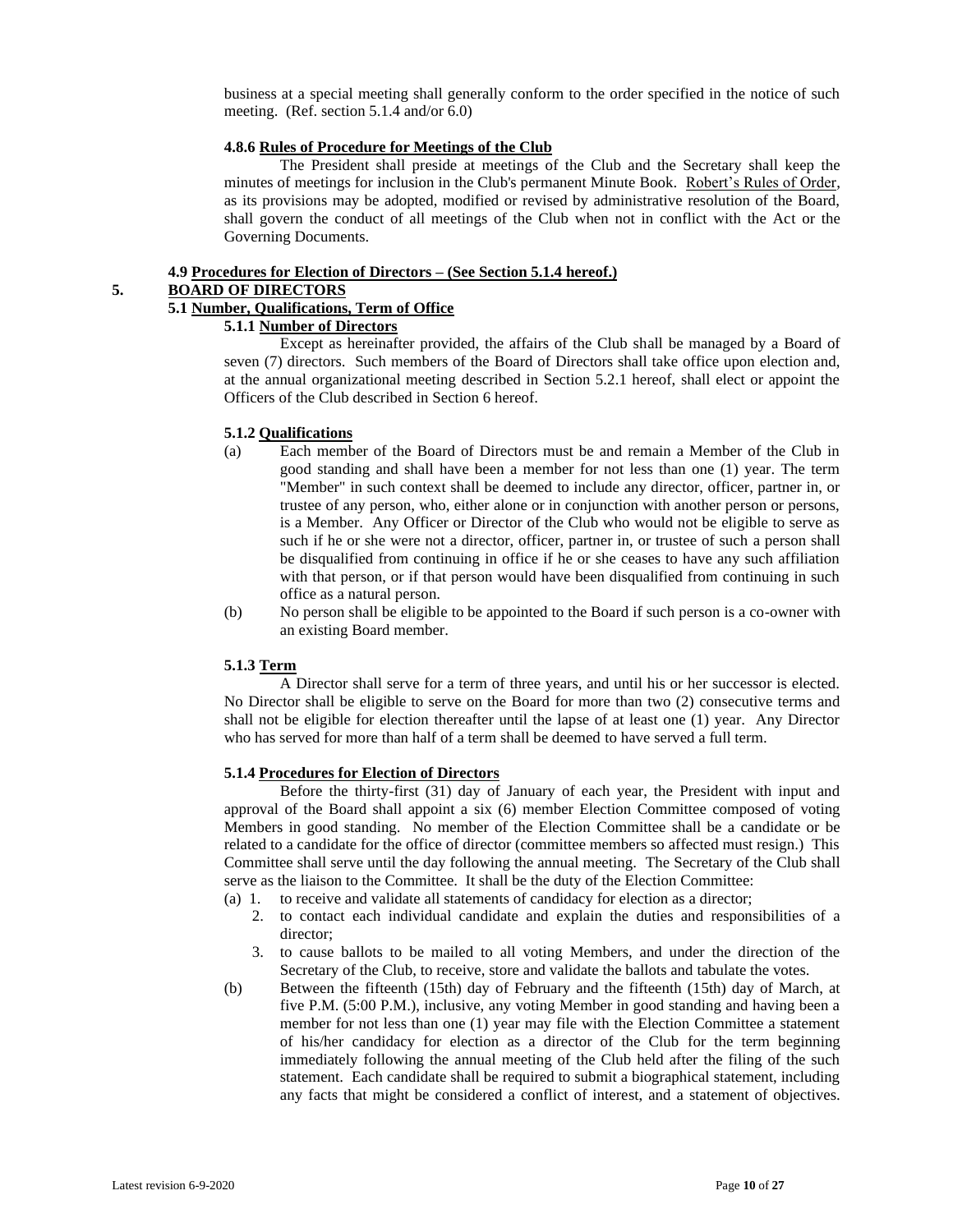Said statements shall be subject to verification by the Election Committee.

- (c) On or before the thirty-first (31st) day of March, the Election Committee shall provide to the Secretary of the Club a list of all candidates who have submitted valid statements of candidacy and required statements and shall certify that such has been verified by the Election Committee and that each candidate has been informed of the duties and responsibilities of a Director.
- (d) The Secretary of the Club shall cause notice of each candidacy, including the biographical statement and statement of objectives, to be mailed to each voting Member along with a ballot form and the notice of the annual meeting. Such notice shall be mailed at least thirty (30) days in advance, but not more than forty-five (45) days in advance, of the annual meeting. (also see section 4.7.4)
- (e) In each election of Directors, members who are declared "not in good standing" at the time of the vote, shall be denied the right to vote.
- (f) Written ballots for the election of directors shall (1) describe the vacancies to be filled; and (2) set forth the names of persons who have duly become candidates for the office of director.
- (g) Each voting Member shall receive one (1) ballot for each Lot for which (s)he is a voting Member. Cumulative voting is not permitted. Candidates shall be elected by a plurality of the votes where a majority is not possible. The candidate receiving greatest number of votes shall win the election with no run-off required. In case of a tie, the winner will be determined in the manner provided in subsection (j) hereof and in accordance with sections 4.8.1 and 4.8.2.
- (h) The completed ballot, which each voting Member is entitled to cast, shall be placed in a sealed envelope marked "Ballot Only," but not marked in any other way. Such "Ballot" envelope shall be placed in another sealed envelope which shall bear on its reverse the name of the voting Member, the proper designation of the member's division and lot number, the signature of the voting Member and such other information as the Board may determine will serve to validate the right to cast the ballot contained therein. Only one (1) ballot and "Ballot" envelope shall be contained in each envelope and more than one ballot and/or "Ballot" envelope shall disqualify all ballots contained therein. All ballots must be returned to the Secretary of the Club no later than seven-thirty P.M. (7:30 P.M.) at the annual meeting to be counted in the election of directors. The Secretary of the Club will cause to be determined from the external unopened envelope whether a valid ballot, in accordance with Section 4.8.1 and 4.8.2 and the above provision, is contained therein. The valid envelopes shall be placed unopened in a safe or other locked place in the custody of the Secretary of the Club until turned over to the Election Committee for counting.
- (i) Beginning after nine o'clock (9:00 AM) on the day preceding the annual meeting, the Election Committee shall open the outside envelopes and remove the "Ballot" envelopes. All procedures shall be taken in such manner that the vote of any Member shall not be disclosed to anyone, including the Election Committee. The Election Committee shall then open the "Ballot" envelopes and count the votes. The result of the above count shall remain secret until after the committee has received and counted any proxy votes received at the meeting. The chairperson of the Election Committee shall notify the Secretary of the Club and all candidates of the results of the balloting immediately after the Election Committee has certified the results of the count. The results of the balloting shall be announced at the annual meeting, and the term of office of the directors declared elected shall commence immediately following said annual meeting.
- (j) In the event of a tie vote in an election for a position on the Board of Directors, the Election Committee shall conduct a recount. If after the recount a tie still exists, the winning candidate shall be determined by the flip of a coin by the Chairman of the Election Committee, in the presence of said committee and of the affected candidates if possible.
- (k) In the event that the number of candidates verified by the Election Committee as qualified to stand for office is less than or equal to the number of positions open for election, the Board of Directors may declare said candidate(s) elected, in which case the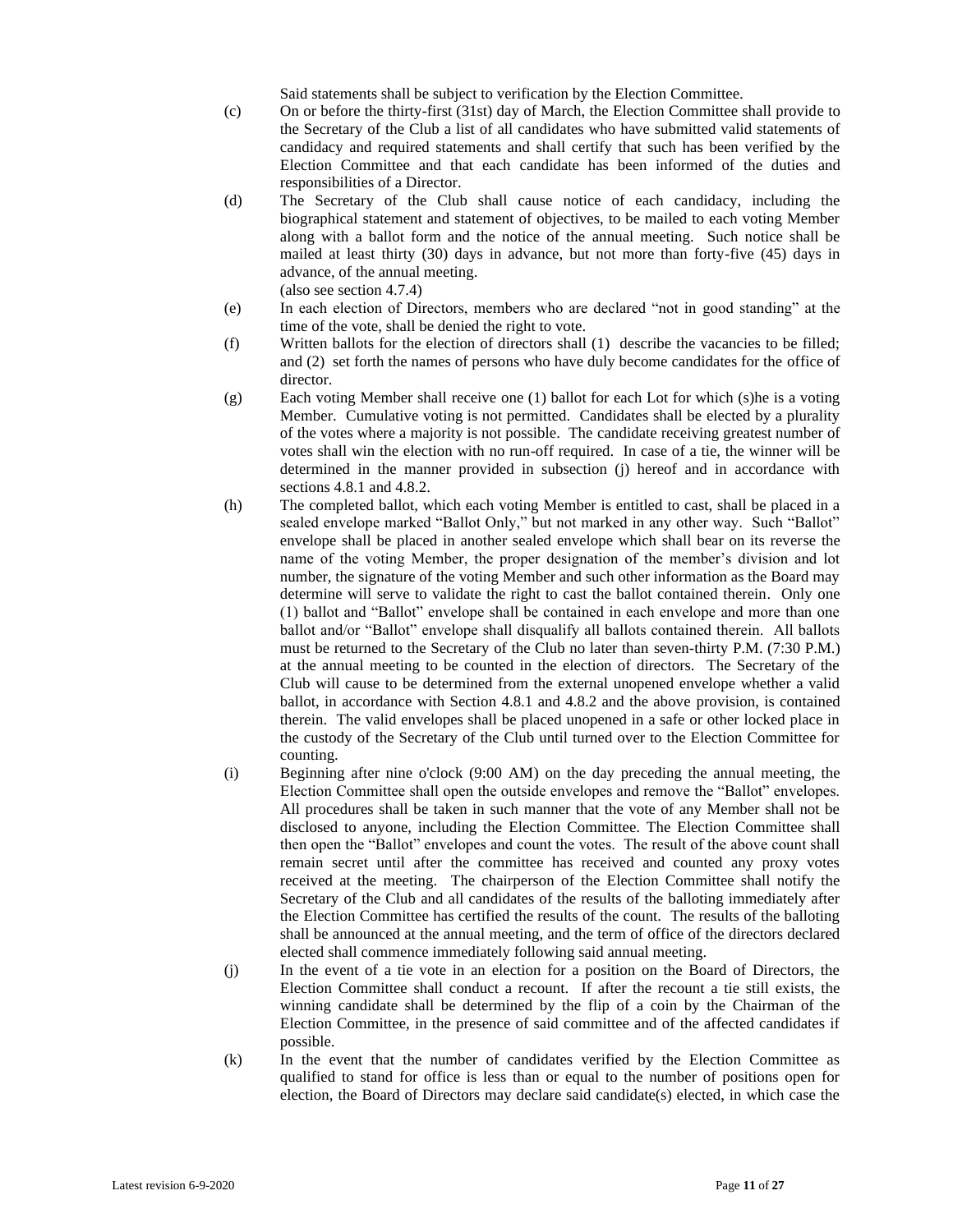balloting procedures provided for in the Article shall be dispensed with. In such a case the notice for the June meeting shall inform the members of this action and shall provide a copy of the candidates' profiles submitted pursuant to subsection (b) hereof. In the event there are no candidates verified as qualified for an open position on the Board, such position shall be deemed a Vacancy which shall be filled in accordance with Section 5.3 hereof. Write-in candidates are prohibited in all cases.

(l) All ballots shall be retained in the custody of the Secretary of the Club for a period of three (3) years, after which they shall be destroyed.

#### **5.2. Meetings of the Board of Directors**

# **5.2.1 Organizational Meeting**

An organizational meeting of the Board of Directors shall be held within two (2) weeks after each annual meeting of the Club. At this meeting, the Board shall elect or appoint the Officers of the Club described in Article 6 hereof and in compliance with Section 5.2.4 and 5.1.1 hereof.

#### **5.2.2 Regular Meetings**

Regular meetings of the Board of Directors shall be held at such time and place as shall be determined from time to time by the Board of Directors, but at least one meeting shall be held in each quarter of each fiscal year.

#### **5.2.3 Special Meetings**

Special meetings of the Board of Directors may be called by the President. A Special meeting of the Board of Directors shall be called by the President, or Secretary, with the written request of at least two Directors.

# **5.2.4 Notice and Waiver of Notice**

Notice of regular or special meetings of the Board of Directors shall be given to each Director, by mail, e-mail, telefacsimile or hand-delivery at least forty-eight (48) hours prior to the time of the meeting, and shall state the date and place and hour of the meeting. Notice of regular meetings may also be given by providing each Board member with a written schedule of regular meetings adopted for the ensuing year at any time after the annual meeting and at least seven (7) days prior to the next succeeding regular meeting. Notice of a special meeting shall state the purposes of the meeting. The Secretary shall provide notice to the Owners of Regular Meetings of the Board by posting notice at the office and other such publications that may become available, and shall provide notice of Special Meetings of the Board by posting such notice at the business office of the Club not less than forty-eight (48) hours in advance of the meeting. Notice of a meeting of the Board of Directors may be waived in writing by a Director either before or after the meeting. Attendance at a meeting constitutes waiver of notice of that meeting, except where a Director attends a meeting for the express purpose of objecting to the transaction of business because the meeting is not lawfully called or convened. In the event of a bona fide emergency, and if all of the Directors are present, no notice shall be required, and any business may be transacted at such meeting.

# **5.2.5 Quorum and Voting**

A quorum is deemed present throughout any meeting of the Board of Directors if persons entitled to cast at least fifty (50%) percent of the votes on the Board of Directors are present. Each Director shall have one vote, and proxy voting shall not be permitted. The votes of a majority of the members present at a meeting at which a quorum is present shall constitute the decision or act of the Board of Directors. If less than a quorum is present at a meeting, the majority of those present may recess the meeting to a designated time and place, notice of which shall be duly provided to the remaining Board Members and Owners. A recessed meeting may be held as designated with required notice, and when a quorum is present, any business may be transacted which might have been transacted at the meeting as originally called.

#### **5.2.6 Rules of Procedure for Meetings of the Board**

The President shall preside at meetings of the Board of Directors and the Secretary shall keep the minutes of the proceedings. Following proof of notice or waiver thereof, and determination of the presence of a quorum, any lawful business may be transacted. Robert's Rules of Order, as its provisions may be adopted, modified or revised by administrative resolution of the Board, shall govern the conduct of all meetings of the Board of Directors when not in conflict with the Act or the Governing Documents.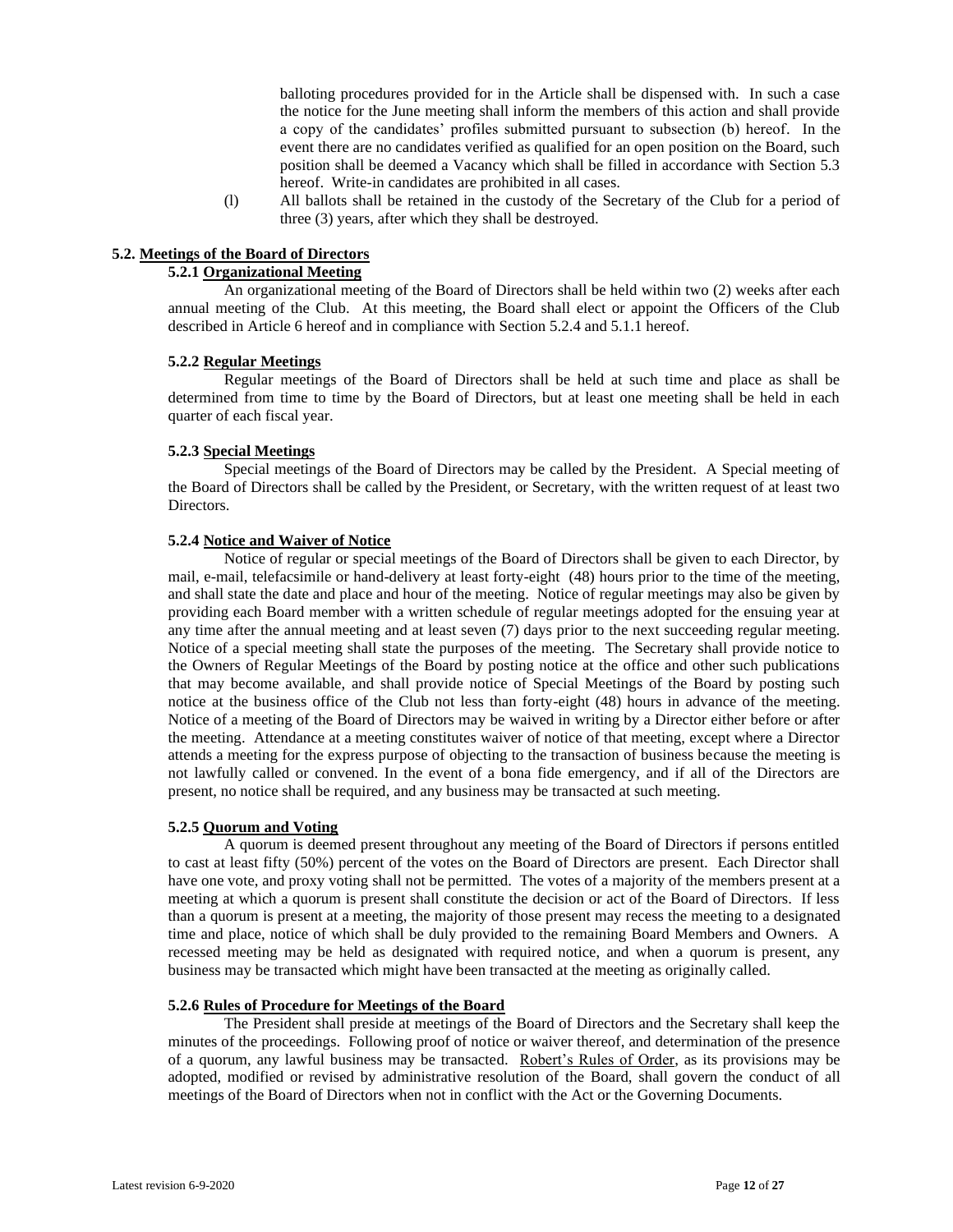# **5.2.7 Action by Directors without a Meeting**

In a bona fide emergency, any action required or permitted to be taken may be taken without a meeting if all of the members of the Board of Directors consent in writing to such action. Such written consent or consents shall be filed with the minutes of the proceedings of the Board of Directors.

# **5.2.8 Open Meetings**

Except as herein provided, all meetings of the Board of Directors shall be open for observation by all Owners of record and their authorized agents. Upon the affirmative vote in open meeting to assemble in closed session, the Board may convene in closed executive session to consider personnel matters, to consult with legal counsel or consider communications with legal counsel, or to discuss likely or pending litigation, matters involving possible violations of the Governing Documents, or matters involving the possible liability of an Owner to the Club. The motion shall state specifically the purpose for the closed session. Reference to the motion and the stated purpose for the closed session shall be included in the minutes. The Board shall restrict its consideration of matters during the closed portions of the meeting to only those purposes specifically exempted and stated in the motion. No motion, or other action adopted, passed, or agreed to in closed session may become effective unless the Board, following the closed session, reconvenes in open meeting, reasonably identifies the motion or other action considered in executive session, and votes again in the open meeting on such motion or other action. The requirements of this Section shall not require the disclosure of information in violation of law or which is otherwise exempt from disclosure.

# **5.2.9 Arbitration in Event of Deadlock**

In the event that the Board of Directors becomes deadlocked for any reason, or shall be unable or unwilling to act with respect to any matter within its powers and authority, in addition to any other remedies which may be available under applicable law, such matter may be resolved by arbitration under the procedures hereinafter described. Any Director or Owner may initiate such arbitration proceedings in the name of the Club, which arbitration shall be conducted substantially in accordance with the procedures established for Mandatory Arbitration under the Superior Court Mandatory Arbitration Rules, irrespective of whether the dispute is one which is subject to Mandatory Arbitration under law, and without the necessity of actually filing formal proceedings in Superior Court. If the parties cannot agree upon the identity of the arbitrator within thirty (30) days of notice by such Director or Owner to the other Directors and Lot Owners that a dispute requiring arbitration hereunder is to be arbitrated, any such party may apply to any Judge of the Superior Court for Whatcom County, sitting in Chambers, and the Judge is hereby authorized to select an arbitrator from the Court's master list of potential arbitrators. Unless the Arbitrator determines otherwise, all costs, fees and expenses of the Arbitrator, including an advance retainer if requested by the Arbitrator, shall constitute a Common Expense and shall be payable as the Arbitrator may determine; provided, however, that the decision of the Arbitrator may include an award to a prevailing party of those sums previously paid and/or incurred by such prevailing party for such costs. The decision of the Arbitrator shall be binding upon the parties and the Club, and may be enforced in the manner provided in RCW 7.04, as well as through any other means provided in the Covenants or these Bylaws.

#### **5.3 Vacancies**

Except as provided in Section 5.4.1 and 5.4.3, a vacancy on the Board of Directors caused by any reason, shall be filled by a vote of the majority of the remaining Directors, even though they may constitute less than a quorum. Each person so elected shall serve until the next annual meeting of the Club and until his or her successor is elected. A vacancy occurring on the Board of Directors by reason of an increase in the number of Directors or by reason of the removal of a Director by a vote of the Club shall be filled by the Club at an annual meeting or at a special meeting called for that purpose.

#### **5.4 Removal or Suspension of Directors**

#### **5.4.1 Removal by Action of Owners**

The Owners, by majority vote of the voting power in the Club present in person or by written ballot and entitled to vote at any duly constituted meeting of the Owners at which a quorum is present, may remove any member of the Board of Directors with or without cause. Said director shall be given an opportunity to be heard at the meeting. (Ref. RCW 65.38.025) (Ref. 5.3)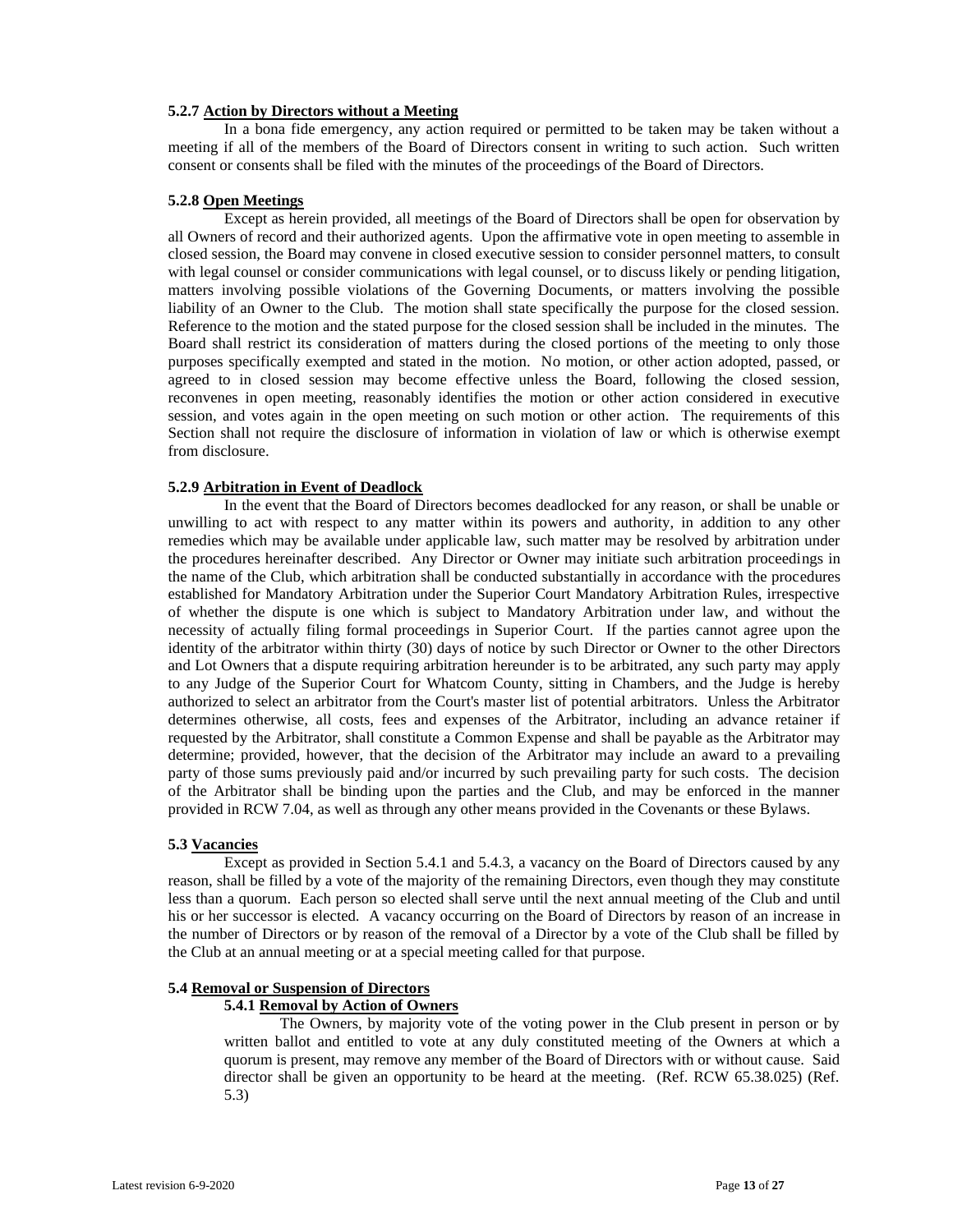# **5.4.2 Removal or Suspension by Action of Board of Directors**

A Director who has been determined to have substantially violated the Governing Documents, or who has failed to pay any annual dues, assessments, special assessments, fines or charges associated therewith within thirty (30) days of their due date may be either (i) removed from the Board or (ii) suspended from attendance and voting for the duration of the period of noncompliance, by a vote of the majority of the remaining Board members. (also see section 4.5.2)

# **5.4.3 Automatic Removal**

Any Director who has been absent without excuse by the Board for three (3) consecutive regular Board meetings or who has been absent without excuse by the Board from four (4) regular Board meetings during a calendar year shall be automatically removed from the Board.

# **5.5 Compensation**

A Director shall not receive compensation from the Club for serving on the Board of Directors, but a Director may be reimbursed for reasonable out-of-pocket expenses incurred by him or her in the proper performance of his or her duties.

# **5.6 Annual Report of the Board of Directors**

The Board of Directors shall present at each annual meeting of the Club, and when called for by vote of the Club at any special meeting of the Club, a complete statement of the operating and financial condition of the Club, containing at minimum the information required in Section 4.7.2 of these Bylaws.

# **5.7 Fidelity Insurance**

The Board of Directors shall obtain for any Director, Officer, trustee, volunteer, agent (excluding a Property Managing Agent, which shall acquire its own fidelity coverage), or employee of the Club handling or responsible for Club funds, adequate fidelity insurance. The policy shall name the Club as the insured and must include a provision that calls for ten (10) days' written notice to the Club before the policy can be canceled or substantially modified for any reason. The policy should cover the maximum funds that will be in the custody of the Club or its Manager at any time while the policy is in force. A Manager that handles funds for the Club shall be covered by its own fidelity insurance policy and must provide the same coverage required of the Club.

# **5.8 Duty of Care**

A Director shall perform the duties of a Director, including duties as a member of any Committee of the Board upon which the Director may serve, in good faith, in a manner such Director believes to be in the best interests of the Club, and with such care, including reasonable inquiry, as an ordinarily prudent person in a like position would use under similar circumstances. In performing the duties of a Director, a Director shall be entitled to rely on information, opinions, reports, or statements, including financial statements and other financial data, in each case prepared or presented by (a) one or more officers or employees of the Club whom the Director reasonably believes to be reliable and competent in the matter presented; (b) legal counsel, public accountants, or other persons as to matters which the director reasonably believes to be within such person's professional or expert competence; or (c) a Committee of the Board upon which the Director does not serve, duly designated in accordance with a provision in the Bylaws, as to matters within its designated authority, which Committee the Director believes to merit confidence; so long as, in any such case, the Director acts in good faith, after reasonable inquiry when the need therefore is indicated by the circumstances, and without knowledge that would cause such reliance to be unwarranted.

# **5.9 Conflict of Interest - Duty of Loyalty**

The Directors shall exercise their powers and duties in good faith and with a view to the interests of the Club and consistent with the purposes set forth in these Bylaws. No contract or other transaction between the Club and one or more of its Directors, or between the Club and any corporation, firm, entity or Club in which one or more of the Directors are Directors or Officers or are pecuniary or otherwise interested, shall be either void or voidable because such Director or Directors are present at the meeting of the Board of Directors or any committee thereof which authorizes or approves the contract or transaction, if the fact of the common directorate or interest is disclosed or known to the Board of Directors or a majority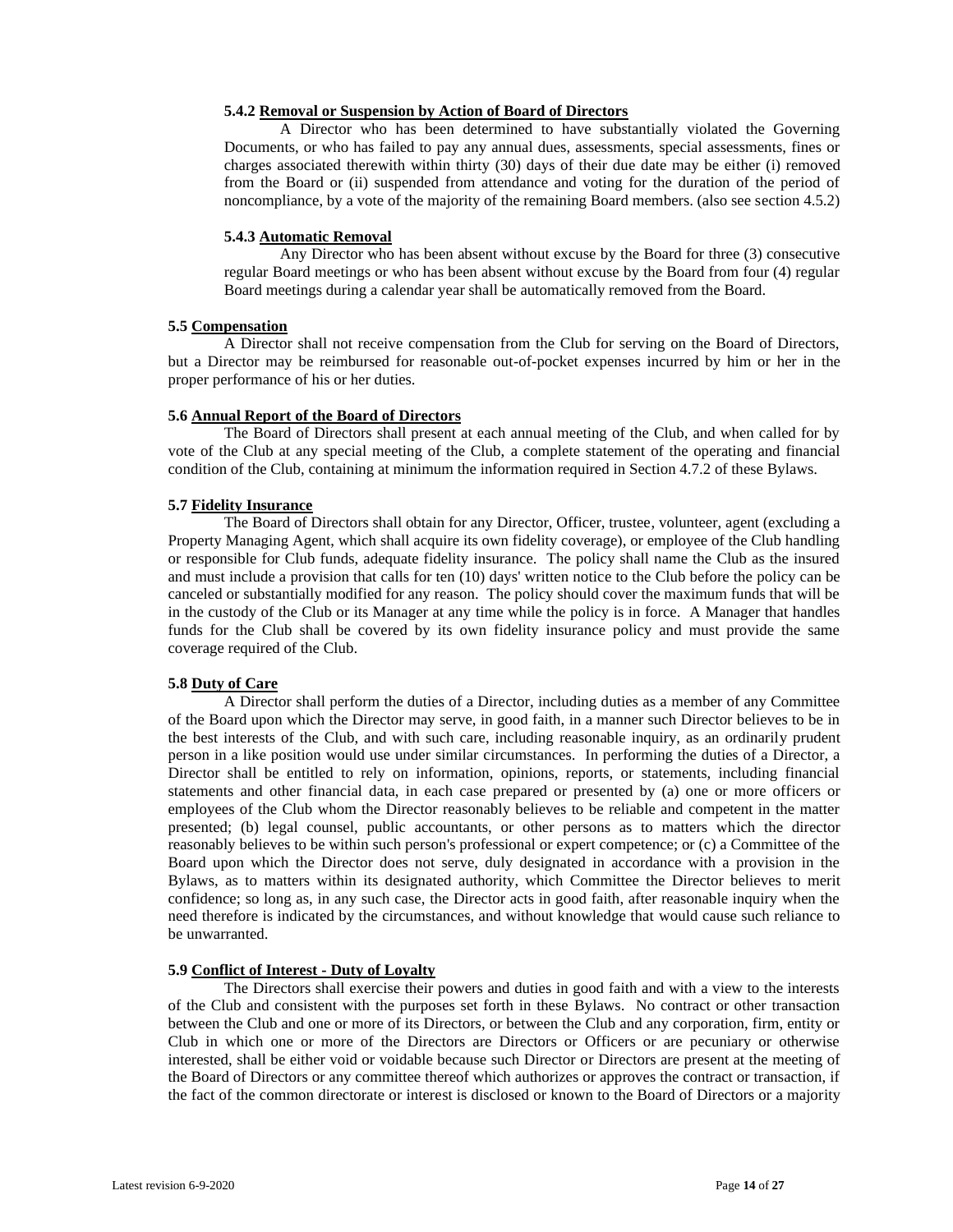thereof and noted in the minutes, and the Board of Directors authorizes, approves or ratifies such contract or transaction in good faith by a vote sufficient for the purpose. Common or interested Directors may be counted in determining the presence of a quorum at any meeting of the Board of Directors or committee thereof, which authorizes, approves or ratifies any contract or transaction. Such Directors should consider abstaining from voting, but may be permitted to vote thereat and authorize any contract or transaction with like force and effect as if they were not common or interested Directors or Officers of such other corporation or were not so interested, provided that the disclosures required earlier in this Section have been duly made, and that the contract or transaction be approved by at least a majority of the disinterested Directors present at the meeting. If disclosures are not made as required by this Section, the contract or transaction may be voidable at the insistence of the Club, and the interested Director may not be insulated from liability for any harm suffered by the Club as a result of the contract or transaction.

### **5.10 Right to Indemnification**

Each Director or committee member, or officer, shall be indemnified by the Club against all expenses and liabilities, including attorneys' fees, reasonably incurred by or imposed in connection with any proceeding to which he/she may be a party, or in which may become involved, by reason of being or having held such position at the time such expenses or liabilities are incurred, except in such cases wherein such person is adjudged guilty of willful or intentional misconduct, a knowing violation of the law in the performance of his/her duties and except in such cases where such person has participated in a transaction from which said person will personally receive a benefit in money, property or services to which said person is not legally entitled. Provided, that, I the event of a settlement, the indemnification shall apply only when the Board approves such settlement and reimbursement as being in the best interest of the Club. The Board may extend this right to indemnification to other persons by resolution if that person is acting in a capacity on behalf of the Club at the direction of the Board, regardless of whether this person receives payment or not, except this does not apply to employees.

#### **5.11 Board of Directors as Attorney-In-Fact**

The Board of Directors is hereby irrevocably appointed as attorney-in-fact for the Owners of all of the Lots and for each of them, to manage, control and deal with the interests of such Owners in the Common Areas of the Community so as to permit the Board of Directors to fulfill all of its powers, functions and duties under the provisions of the Act, the Covenants and these Bylaws, and to exercise all of its powers there under and to deal with the property upon its destruction or condemnation and with the proceeds of any insurance indemnity. This power shall include, but shall not be limited to, the power to grant easements and licenses from time to time affecting the Common Areas, telephone cables, gas lines, storm drains, underground conduits, or such other purposes related to the provision of public utilities or as may be considered necessary or appropriate by the Board of Directors for the preservation of the health, safety, convenience or welfare of the Owners, or any of them. The foregoing shall be deemed to be a power coupled with an interest, and the acceptance by any person or entity of any interest in any Lot shall constitute an appointment of the Board of Directors as such attorney-in-fact. This power shall be in addition to any authority to grant easements or licenses given to the Board of Directors by the Act, the Covenants or these Bylaws.

#### **5.12 Change in Size of Board**

The number of Directors may at any time be increased or decreased by amendment of these Bylaws. No decrease shall have the effect of shortening the term of any incumbent Director, nor shall the number of Directors ever be less than five (5) persons.

#### **5.13 Special Committees - General Authority**

The Board of Directors, by resolution adopted by a majority of the Directors in office, may designate and appoint one or more special committees to assist the Board in discharging its duties. Any such Committee that will have the power and authority to exercise any of the lawful functions of the Board shall consist of at least two or more Directors and, if desired, one or more Owners who are not members of the Board. The designation and appointment of any such Committee and the delegation thereto of authority shall not operate to relieve the Board of Directors or any individual Director of any responsibility imposed upon it, him or her by law.

# **5.14 Standing Committees**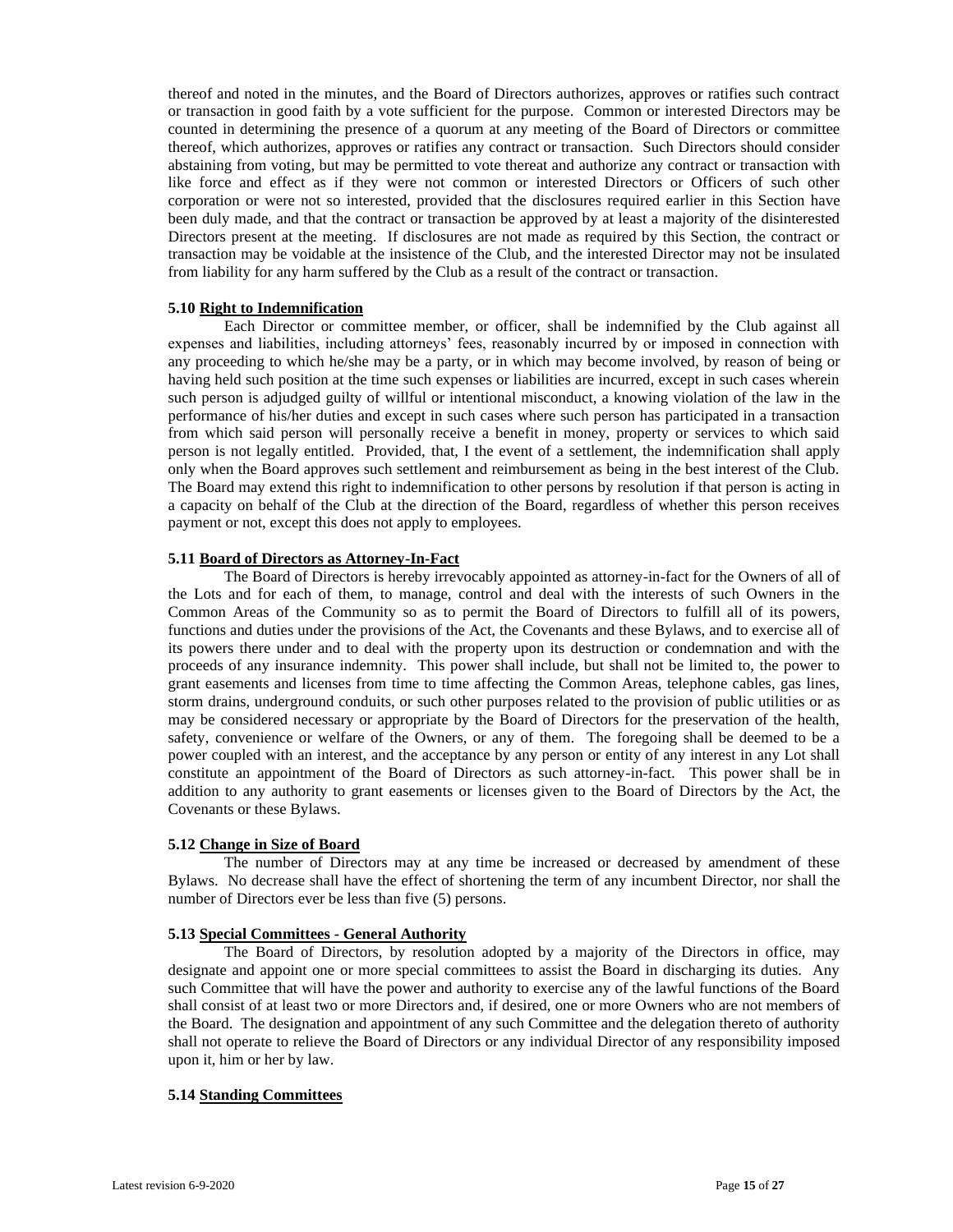- (a) The Board may, as required, create or dissolve Standing Committees and Ad hoc/advisory committees to serve specified purposes and duties by resolution of the Board. Such Standing Committees shall operate within the guidelines established by the Board and as provided in the Declaration, the Articles, these Bylaws and the published Rules and Regulations of the Club. Ad hoc/advisory Committees may have, but will not require a Board member liaison.
- (b) Each Committee shall have one member whose role shall be that of liaison to the Board, who shall periodically provide reports to the Board of the activities of the Committee at such times or with such frequency as may be established by resolution of the Board.
- (c) Committees not considered permanent shall be established and dissolved by resolution of the Board.
- (d) Members of Permanent Committees shall serve for a term of three (3) years. The Board may by resolution prescribe longer or shorter terms for one or more Member positions for maintaining staggered terms to provide for continuity of management. No Member shall be eligible for appointment to a committee for more than two (2) consecutive terms and shall not be eligible for appointment thereafter until the lapse of at least one (1) year, however, the Board may by a majority vote extend the term of one or more committee member(s) as needed to preserve continuity or for any other purpose deemed by the Board. Any Member who has served for more than half of a term shall be deemed to have served a full term.
- (e) Members of Permanent Committees, appointment terms will begin and end at the Regular November meeting.
- (f) Committee members shall, at the first committee meeting held following each Regular November meeting, elect a chairperson to serve for a one (1) year-term. A chairperson shall be eligible to serve as chairperson for not more than two (2) years. The Board will fill committee vacancies by soliciting applications from interested Club members in good standing and allow the committee to nominate candidates to the Board.
- (g) The following standing committees shall be permanent committees and shall have a member of the Board designated as a liaison. The size of the following committees (5.14 g 1,2,3, & 4) shall be seven (7) unless otherwise directed by a resolution of the Board or as otherwise directed in the Bylaws.
	- (1) The Architectural Control Committee shall have the duties and functions as provided in Paragraph 8 of the Declaration and shall operate in compliance with the AR&R's (Architectural Rules and Regulations). The committee shall consist of members in good standing who shall be appointed/approved by the Board. The Committee shall adopt written rules and regulations governing its procedures, which shall be subject to approval of the Board. All approvals of the committee must be within strict compliance of the AR&R's. Any items not in compliance with the AR&R's shall be considered a recommendation to the Board and not an action of the Committee or Board. All decisions made by the ACC may be appealed to the Board of Directors by the applicant within 14 days of decision.
	- (2) The Marina Committee shall serve in an advisory capacity to the Board on matters concerning the operation of the marina. The Committee shall consist of members in good standing who shall be appointed/approved by the Board. The Committee shall adopt written rules and regulations governing its procedures, which shall be subject to approval of the Board. The committee shall act within the prescribed manor as described in the "Marina Rules and Regulations." The Committee shall advise the Board regarding the recommendations of the Committee.
	- (3) The Golf Committee shall serve in an advisory capacity to the Board on matters concerning the operation of the golf course and its amenities. The Committee shall consist of members in good standing who shall be appointed/approved by the Board. The Committee shall adopt written rules and regulations governing its procedures, which shall be subject to approval of the Board. The committee shall act within the prescribed manner as described in the "Golf Committee Rules and Regulations. The Committee shall advise the Board regarding the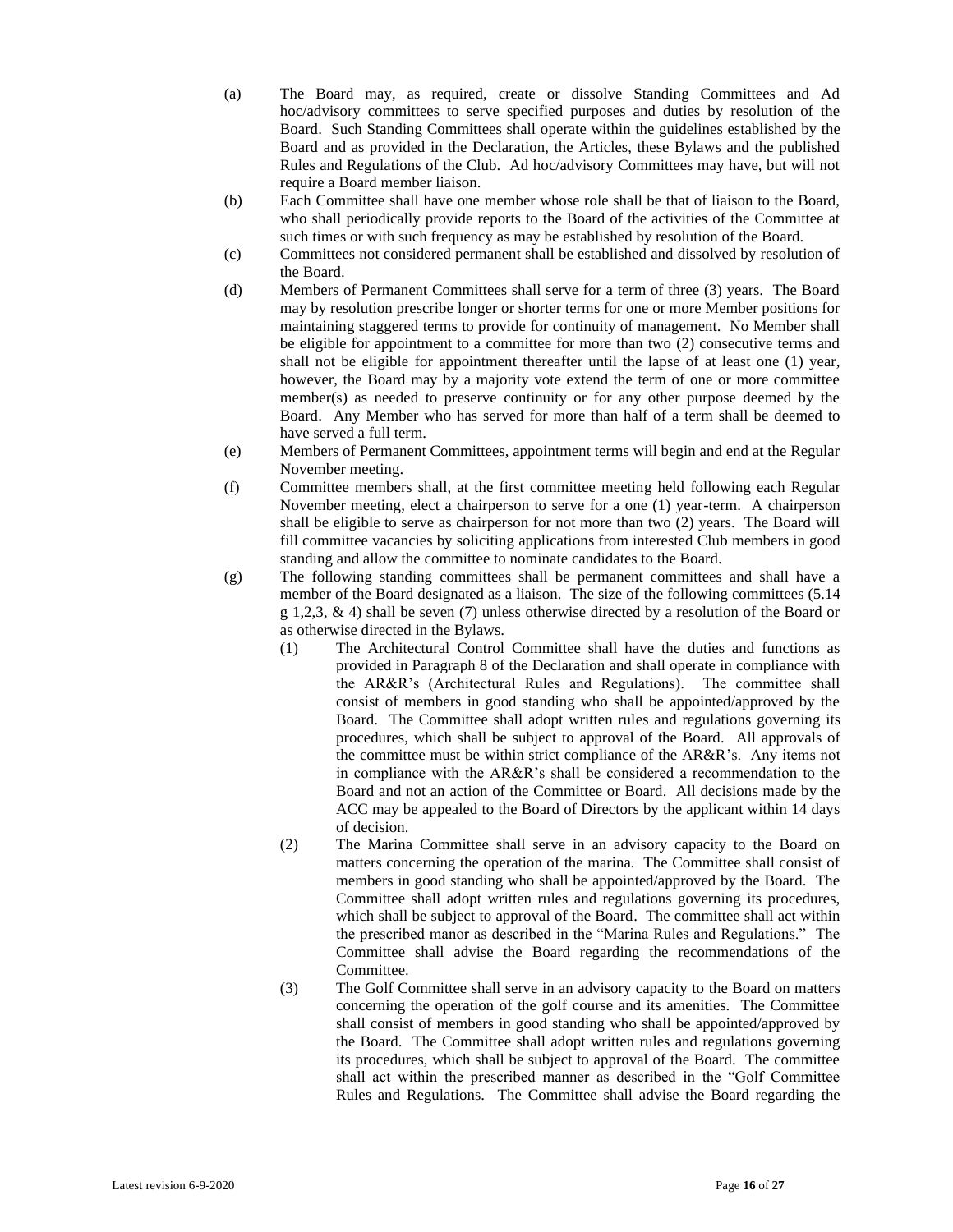recommendations of the Committee.

(4) The Security Committee shall serve in an advisory capacity to the Board on matters concerning the safety and security of the club. The Committee shall consist of members in good standing who shall be appointed/approved by the Board. The Committee shall adopt written rules and regulations governing its procedures, which shall be subject to approval of the Board. The committee shall act within the prescribed manner as described in the "Security Rules and Regulations". The Committee shall advise the Board regarding the recommendations of the Committee.

# **5.15 Rules of Procedure for Standing Committees**

Subject to the approval of the Board, each committee may adopt its own rules of procedure or may use one provided by the Board, provided that:

- (a) A minimum of four (4) meetings are held each year, unless otherwise provided in these Bylaws or the resolution of the Board creating such committee;
- (b) Notice of a meeting shall be posted at the designated location at least forty-eight (48) hours before and whenever possible, published by the Club;
- (c) No business shall be conducted in private unless otherwise stated in the Bylaws (see Election Committee 5.1.4) or with less than a quorum of appointed members, who shall be the only voting members. Minutes of each meeting shall be filed with the Secretary of the Club;
- (d) Meetings shall be open to all members of the Club in good standing.

#### **5.16 Appeal of a Committee Decision**

Any decision of any Committee may be appealed to the Board of Directors by any Owner affected by a decision of such Committee.

# **6. OFFICERS AND OTHER PERSONNEL**

# **6.1 Principal Officers**

The principal Officers of the Club are a President, a Vice President, a Secretary and a Treasurer. The President shall also serve as Chairman of the Board. All the principal Officers of the Club must be members of the Board of Directors. Two or more offices may be held by the same person, except the offices of President and Secretary. The Board of Directors may, in its discretion, also elect or appoint such other Officers and assistant Officers as may be deemed necessary. Officers are charged, in general, with responsibility for overseeing implementation of policy decisions adopted by the Board of Directors.

#### **6.2 Election of Officers**

The Officers of the Club shall be elected or appointed annually by the Board of Directors at the Board's annual organizational meeting. (Ref. Section 5.2.1)

#### **6.3 Removal of Officers; Vacancies**

An Officer may be removed by the Board of Directors with or without cause by the affirmative vote of a majority of the entire Board of Directors. A successor may be elected at any regular meeting of the Board of Directors or at any special meeting called for that purpose.

#### **6.4 President**

The President is the chief executive Officer of the Club; (s)he shall preside at meetings of the Club and the Board of Directors; (s)he shall oversee the business of the Club, subject to the control of the Board of Directors.

#### **6.5 Vice President**

The Vice President shall perform the duties and exercise the powers of the President in the absence or disability of the President and shall perform such other duties as the Board of Directors may prescribe.

#### **6.6 Secretary**

The Secretary shall attend all meetings of the Board of Directors and the Club, and shall record the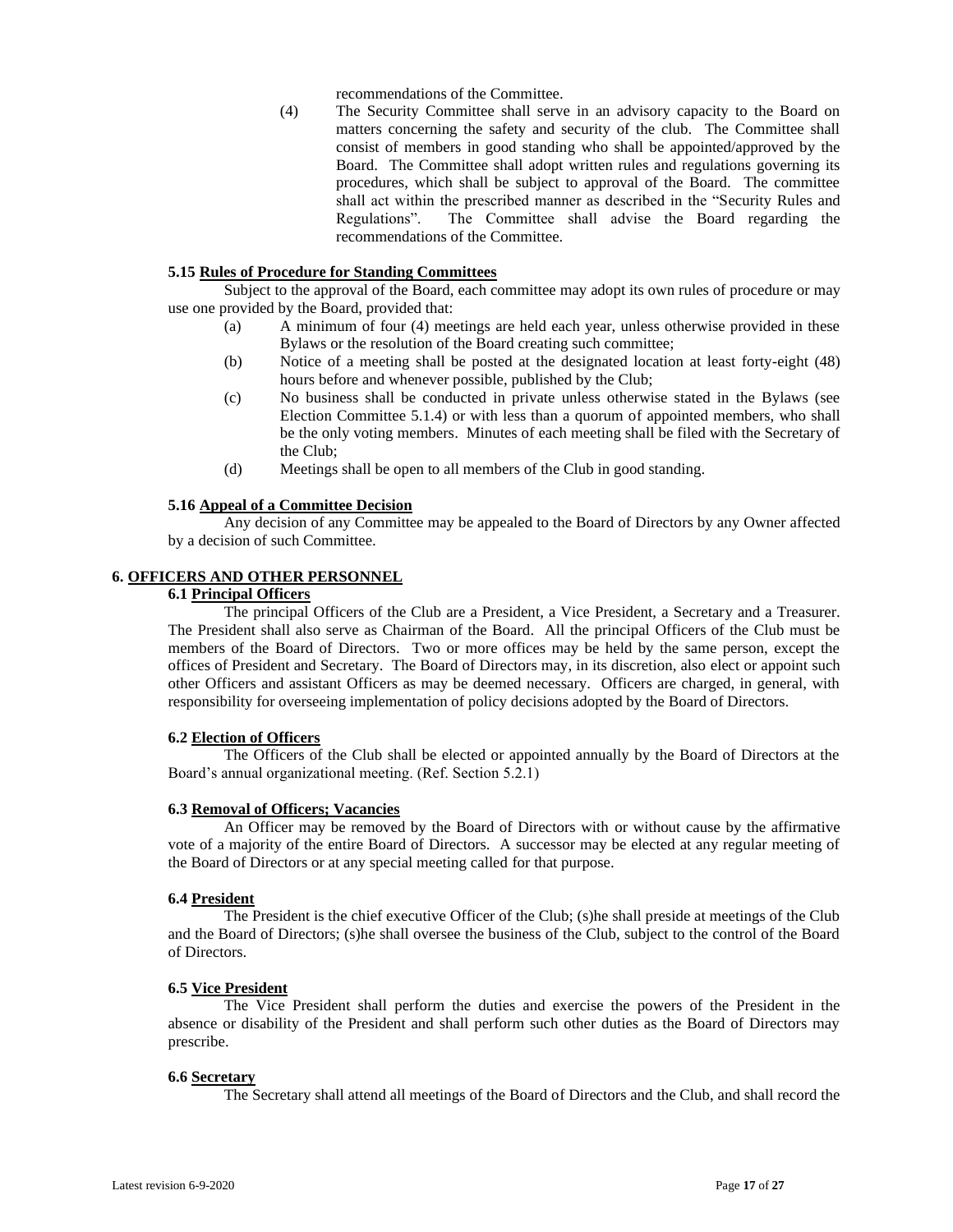voting and the minutes of all proceedings in a book to be kept for that purpose. (S)he shall give notice of meetings of the Club and the Board of Directors and shall perform such other duties as may be prescribed by the Board of Directors or the President. The Secretary, with the assistance of the Treasurer, shall compile and keep current at the principal office of the Club all records required by Section 8.0 hereof. The Secretary shall keep current and retain custody of the minute books of the proceedings of the Club and the Board of Directors and may maintain a separate Book of Resolutions containing copies of resolutions of the Board intended to have ongoing or permanent effect. An Assistant Secretary may perform the duties and exercise the powers of the Secretary in the absence or disability of the Secretary and shall perform such other duties as the Board of Directors may prescribe.

#### **6.7 Treasurer**

The Treasurer shall be responsible for ensuring that all Club funds are properly deposited in federally insured depositories designated by the Board of Directors, and that all receipts and disbursements are accurately documented. The Treasurer shall present quarterly financial reports to the Board of Directors consistent with the requirements of Section 8.4.1. Financial statements shall be compiled in accordance with generally accepted accounting principles, and consistent with homeowner's association auditing guidelines. Subject to the provisions of Section 8.4.3 hereof, all financial records shall be available for examination by the Owners, Mortgagees, and their duly authorized agents during regular business hours.

#### **6.8 Compensation of Officers**

No Officer shall receive any compensation from the Club for acting as such unless such compensation is approved by a vote of Owners entitled to cast at least 75% of the votes in the Club. An Officer shall be reimbursed for reasonable out-of-pocket expenses incurred by him or her in the performance of his or her or her duties.

#### **6.9 Liability of Officers and Indemnification**

See Section 5.10 of these Bylaws.

#### **6.10 Other Personnel**

The Board may appoint, employ, terminate, discharge, fix the compensation and provide for the duties and powers of such other agents and employees as, in the judgment of the Board, shall be advisable, subject to the requirements and provisions of these Bylaws. Any such person shall perform and discharge such duties, other than those enumerated in these Bylaws, as the Board may from time to time require. Notwithstanding the above, the Board may by resolution delegate any of these duties to a manager and/or Managing Agent, subject to the requirements of Section 8.2 hereof.

# **7. ENFORCEMENT OF COVENANTS**

#### **7.1 Authority of the Board**

The Board of Directors shall have primary responsibility for maintaining and enforcing compliance with the covenants, conditions and restrictions contained in the Covenants. Without limiting the authority and powers conferred upon the Board by the Act, the Board shall have the power and authority specified in this Section of these Bylaws.

#### **7.2 Legal Proceedings**

Failure to comply with any of the terms of the Governing Documents shall be grounds for legal relief. Such relief may include, without limitation, actions to recover any sums due for money damages, injunctive relief, foreclosure of the lien for payment of Assessments and any other relief provided for in The Governing Documents or afforded by a court of competent jurisdiction. Such relief may be sought by the Club, the Board of Directors, the Manager or, if appropriate, by any aggrieved Owner, and shall not constitute an election of remedies.

#### **7.3 Costs and Attorney's Fees**

The Club shall be entitled to recover any costs and reasonable attorney's fees incurred in connection with the collection of delinquent Assessments, whether or not such collection activities result in suit being commenced or prosecuted to judgment. In addition, the Club shall be entitled to recover costs and reasonable attorney's fees if it prevails on appeal and in the enforcement of a judgment. In any other proceeding arising out of an alleged default by an Owner, the prevailing party shall be entitled to recover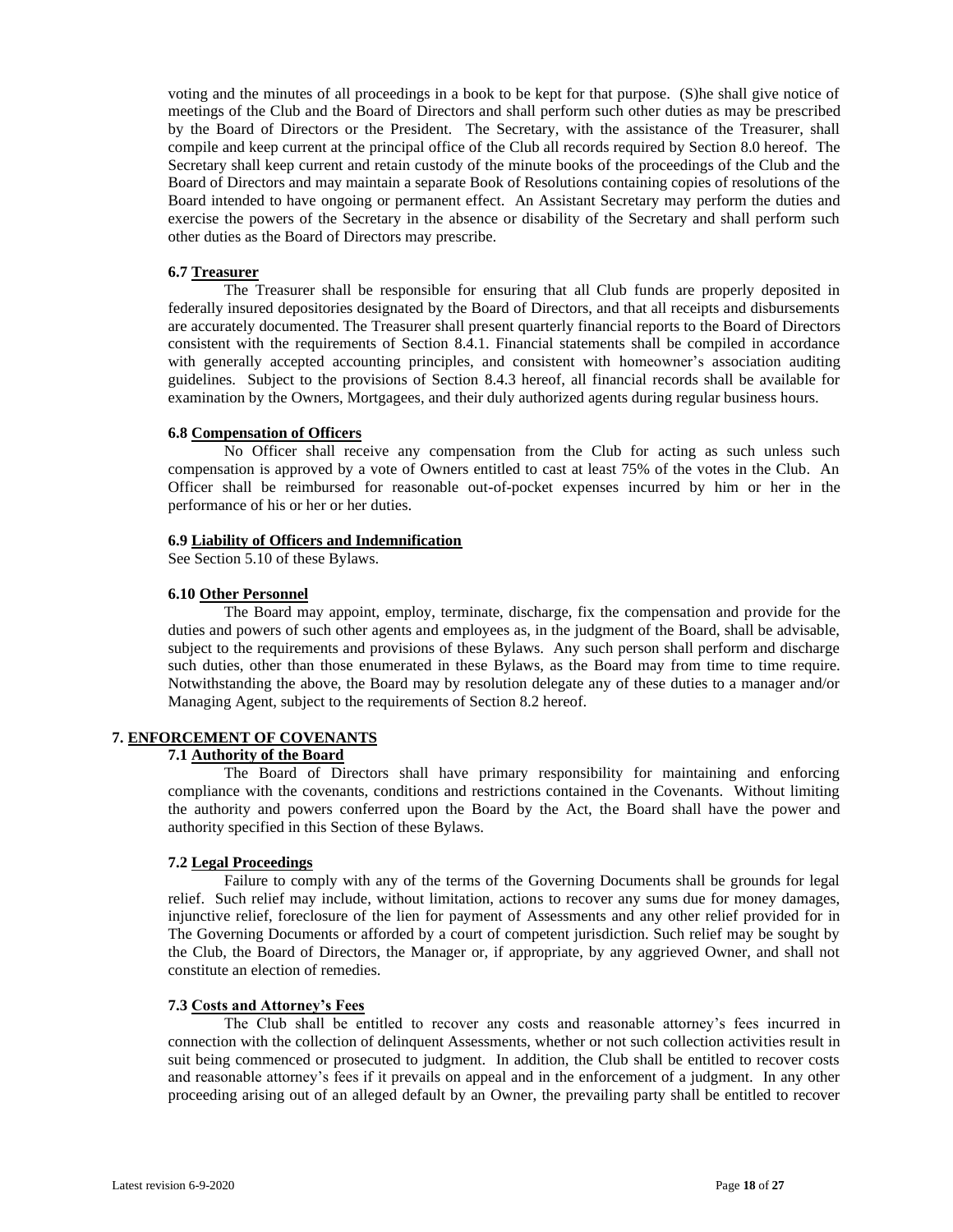the costs of the proceeding and such reasonable attorney's fees as may be determined by the court. In the event that the prevailing party is the Club, the costs and attorney's fees so awarded shall constitute a Special Assessment against the Owner's Lot.

#### **7.4 Late Charges**

The Board may impose and collect reasonable late charges to encourage prompt payment of Assessments.

# **7.5 Fines**

The Board may impose and collect reasonable fines against Owners for violations of the Act or the Governing Documents: PROVIDED, however, that no fine may be levied unless (1) the Board has by resolution established a schedule of fines furnished to all Owners prior to the alleged violation, and (2) the alleged offending Owner has been provided with notice of an opportunity to be heard at a hearing conducted pursuant to Section 7.9 of these Bylaws. Until changed by resolution of the Board with advice of counsel, the amount of any fine so assessed shall not exceed the amount established by the Board for a single offense or for any continuing offense. Such fine shall be treated as a Special Assessment against the Owner's Lot.

#### **7.6 Liability for Conduct Causing Common Expense**

Each Owner shall be liable for the cost of all maintenance, repair or replacement necessitated by the act, neglect or carelessness, of the owner or the owner's family, or employees, agents, tenants or licensees, but only to the extent that such cost is not covered by the proceeds of insurance carried by the Board of Directors. Such liability shall include any increase in fire insurance rates occasioned by use, misuse, occupancy or abandonment of any Lot or its appurtenances. The Club may specially assess against the owner's lot any Common Expense caused by the owner(s) misconduct, PROVIDED that no such Special Assessment may be levied unless the alleged offending Owner has been provided with notice of and an opportunity to be heard at a hearing to be conducted pursuant to Section 7.9 of these Bylaws.

# **7.7 No Waiver of Rights**

The failure of the Club, the Board of Directors or an Owner to enforce any right or condition which may be granted by the Governing Documents or the Act (RCW 64.38), shall not constitute a waiver of the right of the Club, the Board or the Owner to enforce such right, provision, covenant or condition in the future.

#### **7.8 Remedies Cumulative**

A suit to recover a money judgment for unpaid Assessments may be maintained without foreclosing or waiving the lien securing the same, notwithstanding the pendency of any suit to recover a money judgment. All rights, remedies and privileges granted to the Club, the Board of Directors or any Owner pursuant to any condition of the Governing Documents or the Act (RCW 64.38) shall be cumulative. The exercise of any of these rights shall not constitute an election of remedies, nor preclude the party (Club) from exercising other privileges as may be granted by the Governing Documents or the Act (RCW 64.38) or law.

#### **7.9 Pre-Sanction Hearing**

When the Board proposes suspension of membership rights (declaring a member "not in good standing"), a fine, or Special Assessment for misconduct under sections 4.5.2, 7.5, 7.6 or any other section of these Bylaws, the alleged offending Owner shall be afforded the opportunity to request a hearing by the Board to determine the appropriateness of the action proposed to be taken. A hearing will be governed by the procedure set forth below:

#### **7.9.1 Notice of Hearing**

Within fourteen (14) days of receipt of a notice of violation, the Owner may submit a written request for a hearing at the next Board of Directors meeting and/or other hearing scheduled per 7.9.7. Failure to request a hearing within the fourteen (14) days will result in the fine being assessed and payable on the Owners account**.**

When a hearing has been requested a written notice of such hearing shall be handdelivered or mailed by registered or certified mail, return receipt requested, to the Owner at the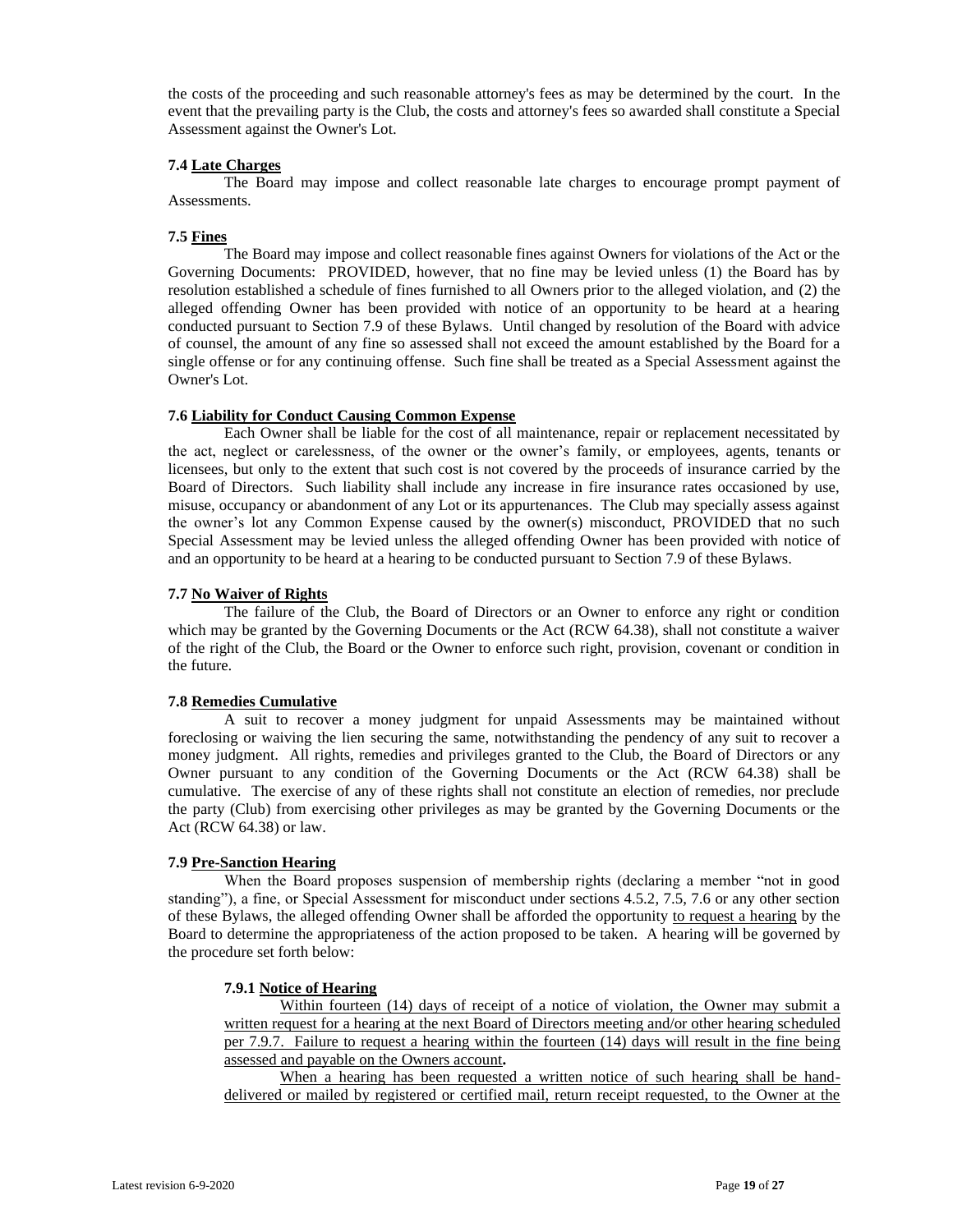Owner's last known mailing address at least fourteen (14) days in advance of the hearing.

The notice shall include

- (a) The place, day and hour of the hearing;
- (b) A statement, in reasonable detail, of the factual nature of any alleged violations, along with the section number of any portion of the Act or Governing Documents allegedly violated; and
- (c) The nature of the action proposed to be taken against such Owner.

# **7.9.2 Hearing Procedures**

The President, or designee, shall preside at the hearing, which shall be conducted generally in accordance with the requirements for Meetings of the Board as provided in Section 5.2 and/or 5.2.6 of these Bylaws. Any Director who feels that it would be impossible to be fair, objective and unbiased in the proceedings shall disqualify him/herself prior to the commencement of the hearing. Both the subject Owner and the Club may be represented by counsel. Minutes shall be taken and, if requested by either the Club or the Owner, the hearing may be recorded either stenographically and/or by audio or videotape or equivalent means. After receiving proof of the notice required by Section 7.9.1 of these Bylaws, factual evidence in support of the allegation that a violation has occurred will be received. Live testimony from witnesses with personal knowledge shall be received where practicable. Affidavits or declarations in the form required by RCW 9A.72.085 may, however, be received in lieu of live testimony as the interests of justice may require, and formal adherence to legal rules of evidence shall not be required. Thereafter, evidence from the Owner, in defense or toward mitigation, shall be received. Any rebutting evidence may then be received. Legible copies of all documentary evidence received shall be attached to the minutes of the hearing. At the close of the evidence, both sides shall have the opportunity for legal argument.

# **7.9.3 Default**

If the Owner fails to appear at the hearing, (s)he may be found in default if there is proof that the Owner received proper notice of the hearing. In such case, the Board may render an immediate decision based upon receipt of evidence supporting the existence of a violation.

#### **7.9.4 Continuances**

In the interests of justice, the Board may continue the hearing at the request of either the Owner or the Club, for such reasonable period not to exceed thirty (30) days.

# **7.9.5 Decision**

The Board may issue its decision at the close of the hearing or at a later date, not to exceed thirty (30) days following the date of the hearing or any continuation. The decision shall be in writing, but need not contain detailed findings of fact or conclusions of law, and shall be delivered or mailed to the Owner and owner's attorney on the date of issuance. The original copy of the decision shall be dated and signed by the presiding Officer and filed among the minutes of the Board of Directors.

#### **7.9.6 Assurance of Voluntary Compliance in Lieu of Hearing**

The Board may, with or without holding a hearing and at any time prior to rendering its Decision, accept from the Owner an Assurance of Voluntary Compliance in lieu of further proceedings, subject to reasonable terms and conditions.

# **7.9.7 Delegation of Hearing**

The Board may delegate responsibility for conducting the pre-sanctioned hearing provided for herein to a third-party impartial judge. Such judge must be an experienced outside judge/arbitrator familiar with the conduct of trial type hearings. The hearings conducted by that person shall, to the extent possible, comply with the pre-sanctioned hearing procedure found in this Section. Any decision of the third party impartial judge may be appealed to the Board. In which case, a new pre-sanctioned hearing will be heard in front of the Board. Anyone acting as the third party impartial judge shall have judicial immunity as to any claims from any party to any of his/her decisions.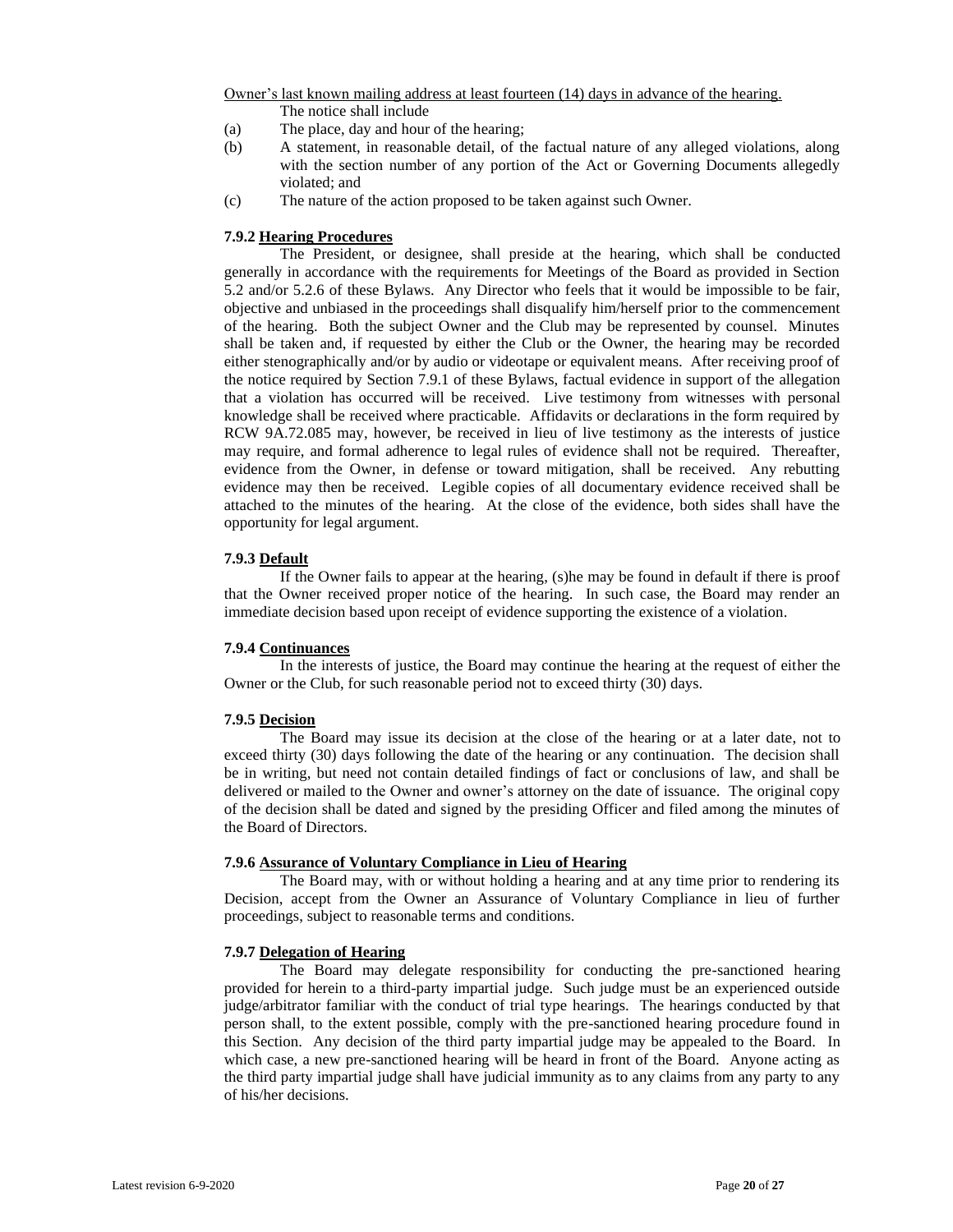# **7.10 Alternative Forms of Dispute Resolution Authorized**

In addition to the rights, remedies and procedures described above, the Club may, with the consent of an affected Owner and/or any other interested party, agree to resolve any dispute through mediation, binding or non-binding arbitration, or such other alternative dispute resolution mechanism as may be deemed appropriate, at the discretion of the Board.

# **8. MANAGEMENT OF COMMON PROPERTY - BUDGETS, ASSESSMENTS & RECORDS 8.1 Management by Board of Directors**

The Board of Directors shall have all of the powers necessary to manage the property and affairs of the Club, subject to the limitations imposed by the Act or Governing Documents or those matters required of the Club by a vote of the members.

#### **8.2 Professional Management**

# **8.2.1 Employment of Manager**

The Board of Directors may employ a "Manager" or "Managing Agent" (which terms shall be synonymous herein) at a compensation to be established by the Board.

- (a) Requirements. The Manager shall be a qualified individual or be a bona fide business enterprise which manages common interest residential communities. The Manager shall have experience in property management or equivalent and shall employ persons possessing a high level of competence in the technical skills necessary to proper management of the Common Areas of the Community. The Manager must be able to advise the Board of Directors regarding the corporate and administrative operations of the Club and shall employ or retain personnel knowledgeable in the areas of common interest community insurance and accounting, contract negotiations, and maintenance of Club records.
- (b) Duties. The Manager shall perform such duties and services as the Board of Directors shall direct. The Manager shall perform all such duties and services relating to the management of the Property, maintaining the Club's records and finances, observing the rights of Mortgagees, administering reserve funds and any and all other management obligations, in compliance with the provisions of the Covenants and these Bylaws.

#### **8.2.2 Management Standards**

The Board of Directors shall impose appropriate standards of performance upon the Manager. Unless the Manager is instructed otherwise by the Board of Directors:

- (a) The accrual or modified accrual method of accounting shall be employed and expenses required by the Covenants or these Bylaws to be charged to more than one but fewer than all Owners shall be accounted for separately.
- (b) Two or more persons shall be responsible for handling cash to maintain adequate financial control procedures.
- (c) Cash accounts of the Club shall be maintained in insured accounts and shall not be commingled with any other accounts;
- (d) No remuneration shall be accepted by the Manager from vendors, independent contractors or others providing goods or services to the Club whether in the form of commissions, finders fees, service fees or otherwise; any discounts received shall benefit the Club.
- (e) Any financial or other interest which the Manager may have in any firm providing goods or services to the Club shall be disclosed promptly to the Board of Directors.
- (f) A quarterly financial report shall be prepared for the Club containing the information required under Section 8.4.1 of these Bylaws.
- (g) The Managing Agent shall maintain separate records and bank accounts for each common interest community owners' Association that uses its services, and shall not have the authority to draw checks upon or to transfer funds from this Club's reserve accounts, except as provided in Section 8.3.3 hereof.
- (h) The Manager shall assist the Board in preparation of its Annual Budget for operating expenses and reserves and shall periodically advise the Board on the adequacy of the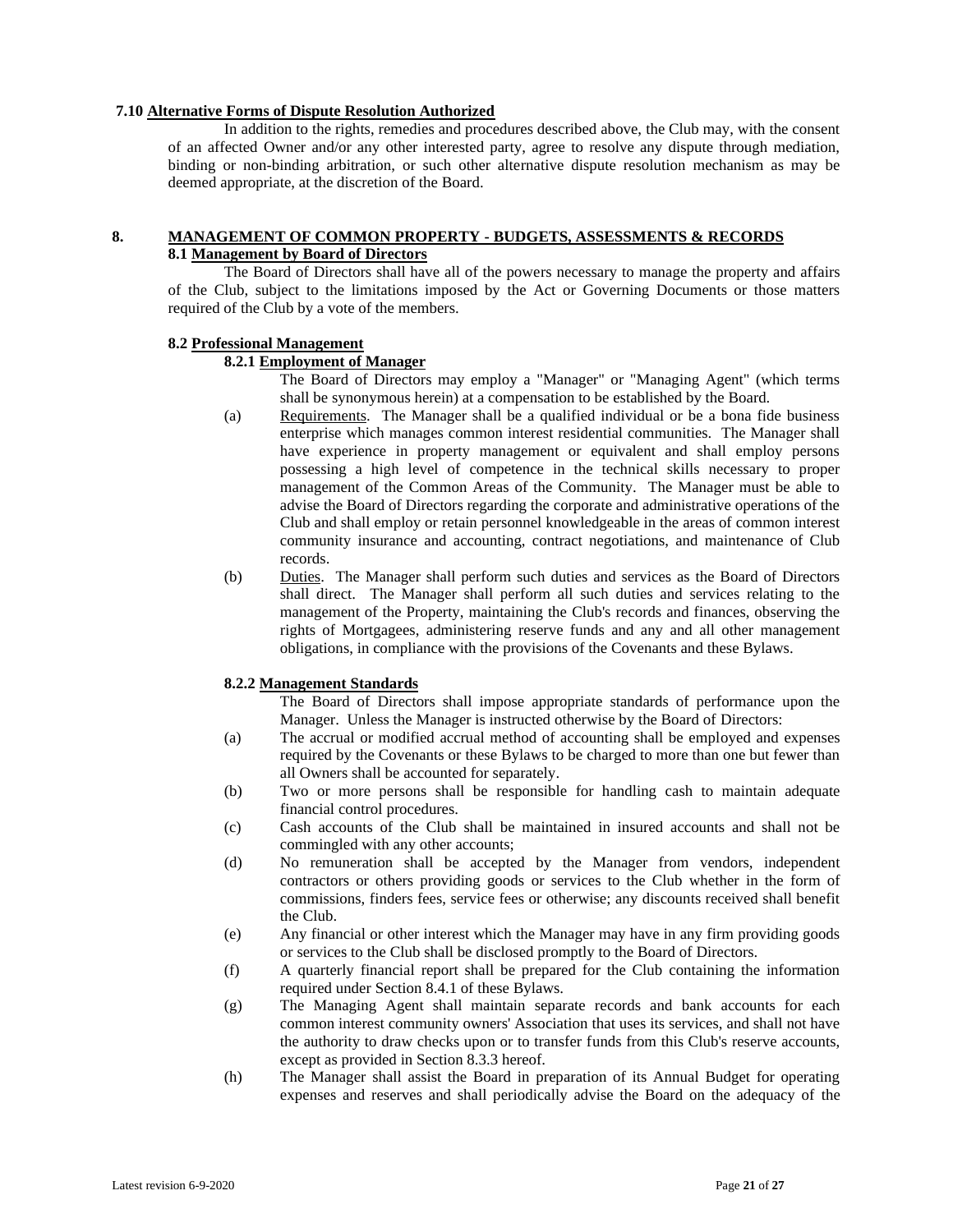Club's reserves for repair, renovation and replacement of the Common Areas and other capital expenditures.

### **8.3 Bank Accounts for Operations and Reserves**

### **8.3.1 Insured Accounts**

The Board of Directors shall promptly deposit all sums collected for operating expenses or reserves in insured accounts with reputable financial institutions.

#### **8.3.2 Commingling Prohibited**

Amounts collected by the Board of Directors as Assessments against the Lots for operating expenses or Reserves shall not be commingled with funds of any other common interest community owners' Association, nor with the funds of any Manager or any other person responsible for the custody of such funds.

#### **8.3.3 Reserve Accounts**

Any reserve funds shall be kept in one or more segregated, interest bearing accounts, and any transaction affecting such funds, including the issuance of checks, shall require the signatures of at least two persons who are Principal Officers of the Club as defined in section 6.1.

# **8.4 Club Records**

# **8.4.1 Financial Records**

The Treasurer shall be responsible for overseeing the Club's financial reporting; and ensuring that financial records are accurate, current, and sufficiently detailed to document the Club's true financial status. The accrual or modified accrual method of accounting should be employed. At minimum, such records shall be provided quarterly and shall include:

- (a) A "balance sheet" reflecting cash balances in all Club accounts;
- (b) A "transactions report" reflecting all cash receipts and disbursements;
- (c) An "income statement" reporting all revenue and expenses by budget line item;
- (d) A "budget report" identifying any actual or pending obligations which exceed budgeted amounts by more than ten percent (10%);
- (e) A "delinquency report" listing all Owners who are delinquent in paying Common Expense assessments, and the status of related collection.

# **8.4.2 Other Records**

The Secretary, with the assistance of the Club's Manager, shall compile and maintain the following records, documents and items:

- (a) The original or a photocopy of the recorded Covenants and each amendment to the Covenants;
- (b) The Certificate of Incorporation and a copy or duplicate original of the Articles of Incorporation of the Club as filed with the Secretary of State;
- (c) The Bylaws of the Club and all amendments thereto;
- (d) The minute books, including all minutes, recordings or tapes and the separate Book of Resolutions described in Section 6.6 hereof;
- (e) Any rules and regulations that have been adopted;
- (f) An inventory of all tangible personal property of the Club;
- (g) If reasonably available, a copy of the Developer's plans and specifications utilized in the construction of the Community's Common Area improvements;
- (h) Insurance policies or copies thereof for the Common Areas of the Community and the Club;
- (i) Any other permits issued by governmental bodies applicable to the Community;
- (j) All written warranties that are still in effect for the Common Areas, or any other areas or facilities which the Club has the responsibility to maintain and repair, from the contractor, subcontractors, suppliers, and manufacturers and all owner's manuals or instructions furnished with respect to installed equipment or building systems;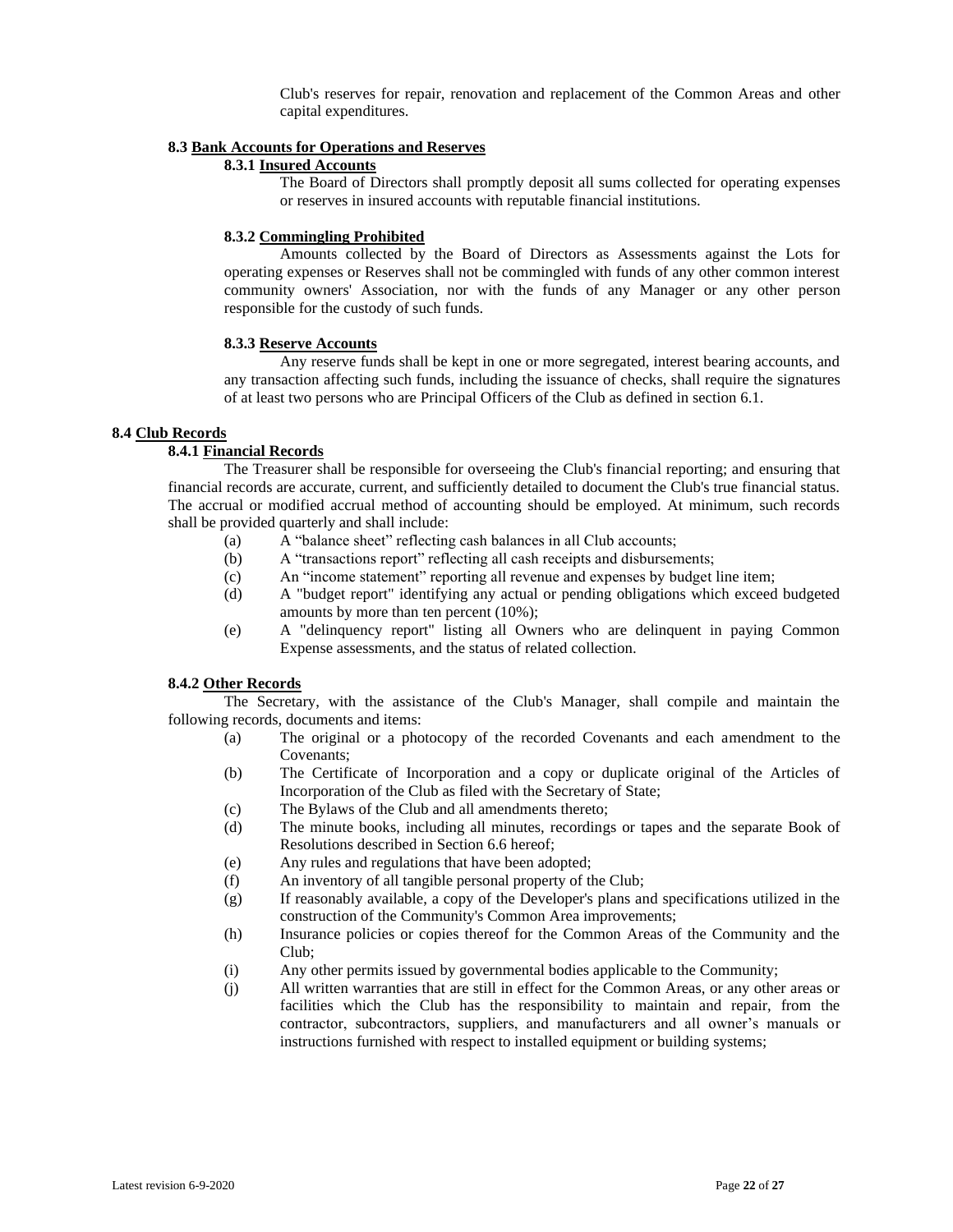- (k) A roster of Owners and Mortgagees and their addresses and telephone numbers, if known;
- (l) Any leases of the Common Areas or areas and other leases to which the Club is a party;
- (m) Any employment contracts or service contracts in which the Club is one of the contracting parties or service contracts in which the Club or the Owners have an obligation or a responsibility, directly or indirectly, to pay some or all of the fee or charge of the person performing the service; and
- (n) All other contracts to which the Club is a party.

# **8.4.3 Ownership of Records, Inspection**

All financial records and other books, records and documents of the Club are and shall remain the property of the Club, but shall be made reasonably available for examination and copying by the Club's Manager, any Owner, or the Owner's authorized agents. However, the Club shall not release the unlisted telephone number of any Owner without such Owner's consent. The Club may impose and collect a reasonable charge for copies and any reasonable costs incurred by the Club in providing access to records.

# **8.5 Audit of Records Required**

At least annually, the Club shall prepare, or cause to be prepared, a financial statement of the Club in accordance with generally accepted accounting principles. The annual financial statements of the Club with annual Assessments of fifty thousand dollars (\$50,000.00) or more are required by the Act to be audited at least annually by a certified public accountant. This annual audit may, however, be waived annually by Owners to which at least sixty-seven percent (67%) of the votes in the Club are allocated. see RCW 64.38.045(3)

# **8.6 Annual Budget**

On July 1, 2018, the Washington Uniform Common Interest Ownership Act was adopted ("WUCIOA"). WUCIOA provided that RCW 64.90 .525 regarding budgets - assessments - special assessments is applicable to Homeowner Owners Association existing prior to the adoption of WUCIOA. BBVCC is required to budget in accordance with RCW 64.90.525, and this provision provides notice to all owners of applicability to WUCIOA budget requirements.

# **8.7 Meeting of Club to Approve Budget**

Pursuant to WUCIOA, a meeting will be held giving the Owners an opportunity to reject the proposed budget. Failure to reject the budget at this meeting will result in a ratification of the proposed budget. Rejection of a budget will result in the existing assessment level continuing until a new budget is ratified. The Board has the authority to identify alternate revenue sources and/or reduce services should the default assessment level not be sufficient to operate as needed.

# **8.8 Reserves for Capital Improvements, Replacements, Major Repairs & Insurance Deductibles 8.8.1 Establishment of Reserves**

The Board of Directors shall establish and maintain reasonable reserves for Major Repairs or Replacements of Common Property, and to cover Club insurance policy deductibles. The Board may also establish and maintain reserve funds for future capital additions or improvements or for such other purposes as it may deem advisable. Such reserves shall be provided for in the Annual Budget, and maintained in segregated Club accounts. The Board of Directors shall promptly allocate and deposit in the segregated accounts, budgeted Reserve fund amounts upon receipt of adequate revenue from the current year Annual Budget assessments.

#### **8.8.2 Expenditure Restrictions**

The Board shall have no authority to pay for, initiate or acquire any capital improvements or new assets having a total cost in excess of eight thousand dollars (\$8,000.00) without first obtaining the affirmative vote of Owners holding not less than fifty-one percent (51%) of the voting power in the Club. This Section's expenditure restrictions shall not apply to projects or acquisitions specified in the ratified Annual Budget, or to unanticipated repairs or replacements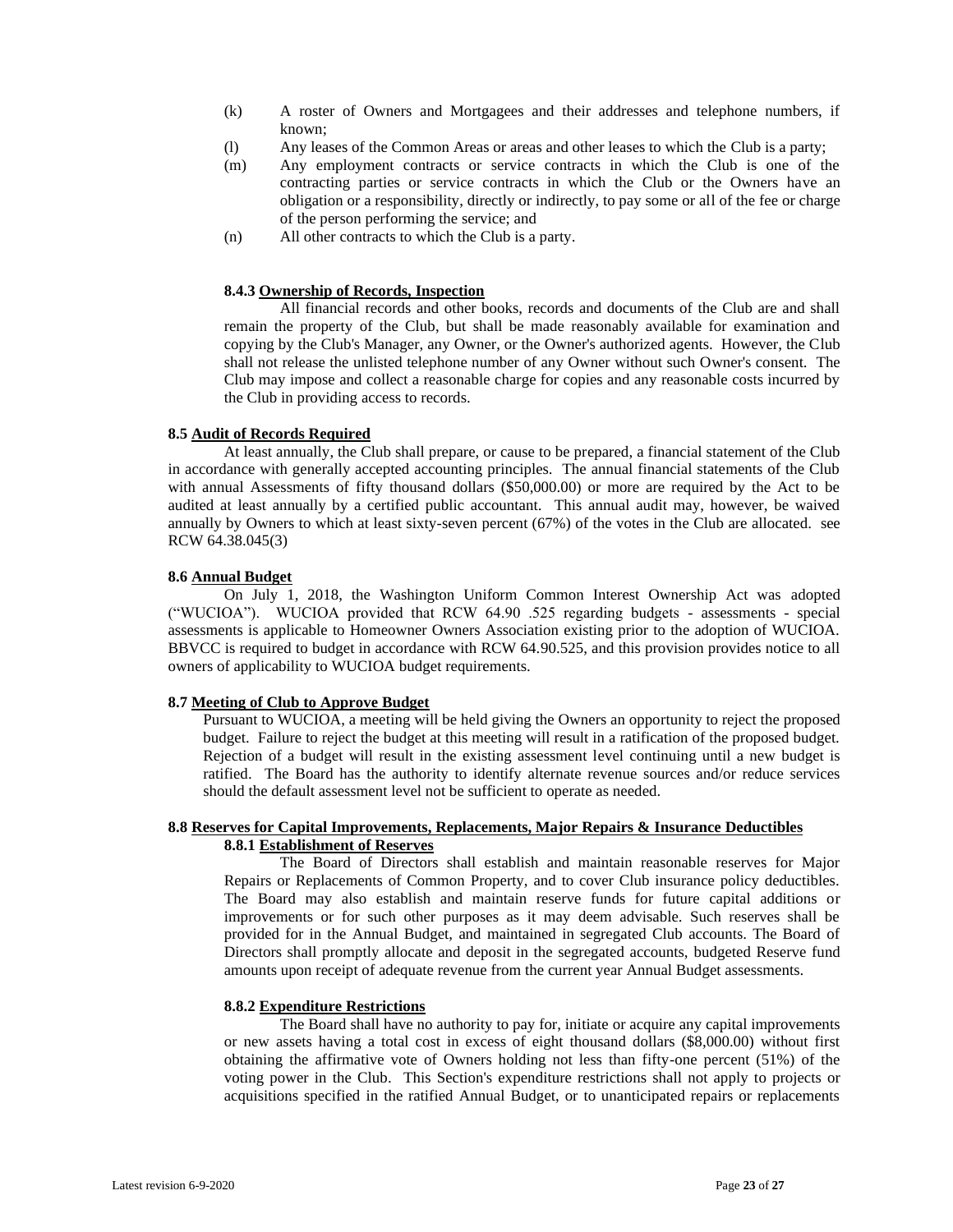necessary to preserve Common Property, or to continue essential Club operations.

#### **8.9 Assessments for Common Expenses**

# **8.9.1 Liability of Lots**

The total amount of the estimated funds required to pay the Common Expenses of the Club set forth in the Annual Budget adopted by the Board of Directors for the fiscal year shall be assessed against the Lots equally, except as provided in Sections 8.10.2 or 8.10.3 hereof.

#### **8.9.2 Payment of Annual Assessment**

Unless otherwise determined by the Board of Directors, the annual Assessment against each Lot for its proportionate share of the Common Expenses shall be due and payable January 1 of each year and subject to a late fee if payment is received after January 31. If an Assessment is made payable on a monthly or other installment basis, notice shall be mailed or delivered upon the initial levy of the Assessment, but additional notices need not be sent as the individual installments thereof fall due.

#### **8.10 Special Assessments**

#### **8.10.1 General Authority**

The Board of Directors may levy a Special Assessment for the purpose of defraying the cost of any unexpected repair or other non-recurring contingency, or to meet any other deficiencies in operations or reserves occurring from time to time. The Board of Directors shall give notice to the Owners of any such Special Assessment by a notice in writing giving the amount and reasons therefore and setting a date for a special meeting of the Club not less than fourteen (14) nor more than sixty (60) days after mailing the notice. Unless at that meeting the Owners of Lots to which a majority of the votes in the Club are allocated reject the Special Assessment, it shall be deemed ratified, whether or not a quorum is present. Such Special Assessments shall become due and payable, unless otherwise specified in the notice, with the next regularly scheduled Assessment payment which is due more than thirty (30) days after the date of the Club meeting approving the Special Assessment. All Owners shall be obligated to pay the adjusted regular installment amount or, if the Special Assessment is not payable in installments, the full amount of such Special Assessment. (Ref. 4.7.4)

#### **8.10.2 Assessments Against Fewer than All Lots**

The Board may adopt a Budget in which the cost of any Common Expense or portion thereof which benefits fewer than all the Lots is assessed only against the Lots so benefited.

# **8.10.3 Special Assessment for Expense Caused by Negligence or Misconduct**

To the extent that any Common Expense is caused by the negligence or misconduct of any Owner, the Club may, subject to the provisions of Section 7.9 hereof, levy a Special Assessment for that expense against the Owner's Lot. In addition and without limitation, the liability of an Owner to pay any payments, fees, charges or fines, along with any costs and attorney's fees incurred in foreclosing the lien for Assessments provided in Section 8.14 hereof, and interest on any delinquent account shall be deemed a Special Assessment.

#### **8.10.4 Transfer Fee(s)**

All Real Estate Sales and Rental transactions are subject to a Transfer Fee. The Board of Directors will establish such fees and establish a policy by which such fees are collected.

#### **8.11 Owners Personally Liable for Common Expenses**

Each Assessment shall be the joint and several obligation of the Owner or Owners of the Lot to which the same are assessed as of the time the Assessment is due. Suit to recover a personal judgment for any delinquent Assessment shall be maintainable in any court of competent jurisdiction without foreclosing or waiving the lien securing such sums. No Owner may exempt himself or herself from liability with respect to the Common Expenses by waiver of the enjoyment of the right to use any of the Common Areas or by leasing, rental or abandonment of his or her Lot or otherwise. The failure or delay of the Board of Directors to adopt the Annual Budget for any year shall not constitute a waiver or release in any manner of an Owner's obligation to pay his or her allocable share of the Common Expenses as herein provided, and in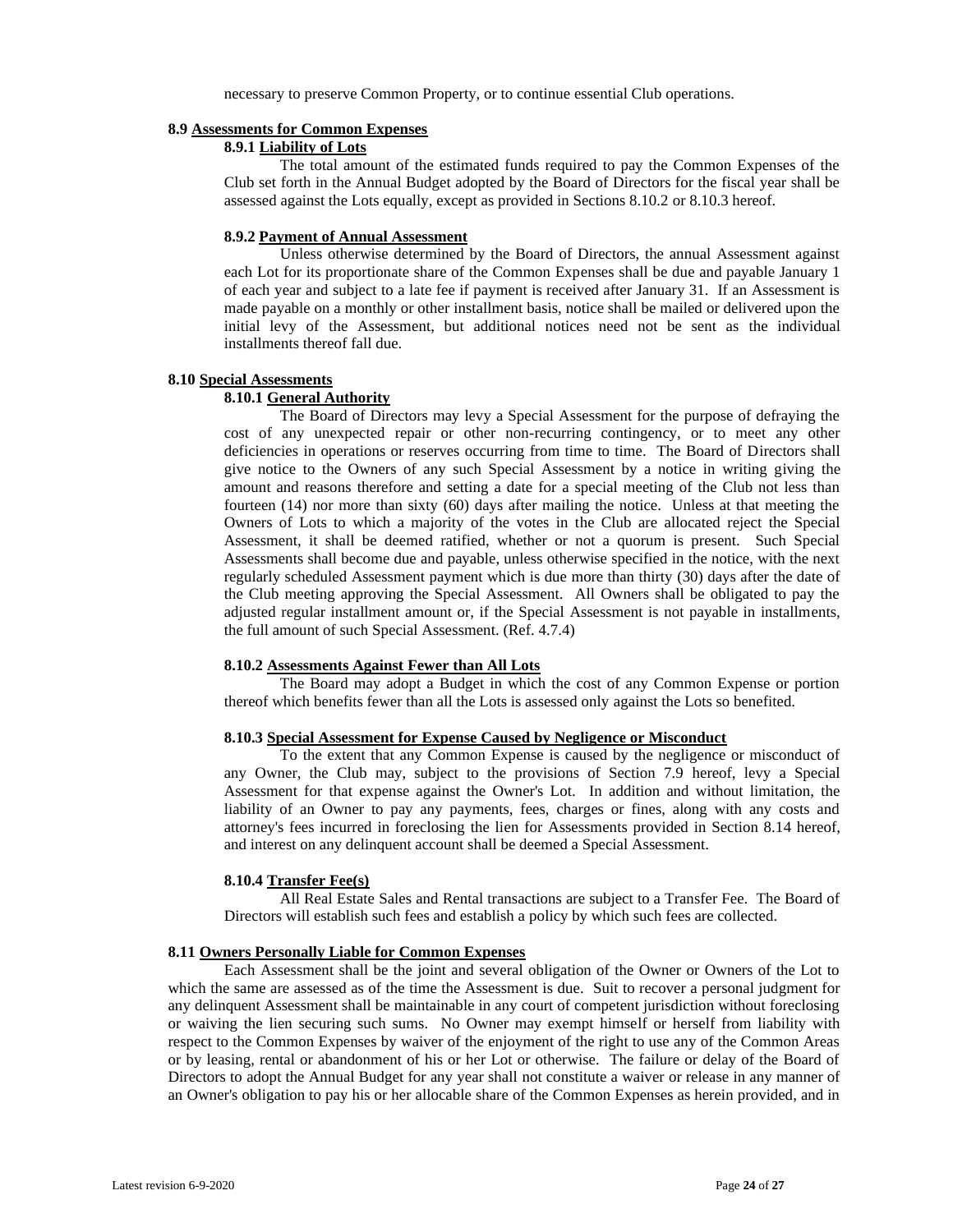the absence of an Annual Budget or adjusted Annual Budget, each Owner shall continue to pay (with or without notice) a regular Assessment at the rate established for the preceding fiscal year until an Assessment is made under a current Annual Budget or adjusted Annual Budget and notice thereof has been sent to the Owner.

#### **8.12 Liability Following Conveyance of Lot**

A selling Owner shall not be liable for the payment of any part of the Common Expenses assessed against his or her Lot subsequent to a sale, transfer or other conveyance by him of such Lot. The purchaser of a Lot shall be jointly and severally liable with the selling Owner for all unpaid Assessments against the Lot up to the time of the conveyance without prejudice to the purchaser's right to recover from the selling Owner the amounts paid by the purchaser thereof. The holder of a mortgage or other purchaser of a Lot who obtains the right of possession of the Lot through foreclosure shall not be liable for Assessments that became due prior to such right of possession. Such unpaid Assessments shall be deemed to be Common Expenses collectible from all the Owners, including such mortgagee or other purchaser of the Lot. Foreclosure of a mortgage does not relieve the prior Owner of personal liability for Assessments accruing against the Lot prior to the date of such sale as provided above.

#### **8.13 Statement of Unpaid Assessments**

The Club, upon written request, shall furnish to an Owner or a mortgagee a statement signed by an officer or authorized agent of the Club setting forth the amount of unpaid Assessments against that Lot. The statement shall be furnished within fifteen (15) days after receipt of the request and is binding on the Club, the Board of Directors, and every Owner, unless and to the extent known by the recipient to be false.

# **8.14 Lien for Assessments**

Pursuant to the Covenants, the BBVCC has a lien o n each lot for unpaid Assessments from the time the Assessments are due

# **8.15 Enforcement of Lien**

The lien arising under this section shall be enforced judicially by the Club or its authorized representative in the manner set forth in chapter 61.12 RCW. The Club or its authorized representative shall have the power, subject to the provisions of Section 8.8.2 hereof, to purchase the Lot at the foreclosure sale and to acquire, hold, lease, mortgage or convey the same. Upon an express waiver in the complaint of any right to a deficiency judgment in a judicial foreclosure action, the period of redemption shall be two hundred and forty (240) calendar days. The Club may elect to take a deed in lieu of foreclosure in any such proceeding. No proceedings for the foreclosure of any such lien or liens shall be commenced except upon the expiration of one hundred and twenty (120) calendar days from and after the date upon which the charge or assessment giving rise to such lien or liens becomes due and payable.

#### **8.16 Limitation on Lien Enforcement**

A lien for unpaid Assessments and the personal liability for payment thereof is subject to any limitation found in the Covenants and applicable state law.

#### **8.17 Interest on Past Due Assessments**

Pursuant to Section 11 of the Covenants, interest shall accrue on unpaid Assessments at the rate of eight percent (8%) per annum.

#### **8.18 Fees for Use of Common Areas and Amenities**

The Club may charge reasonable fees for the use and enjoyment of the various common areas, facilities and amenities owned and/or maintained by the Club.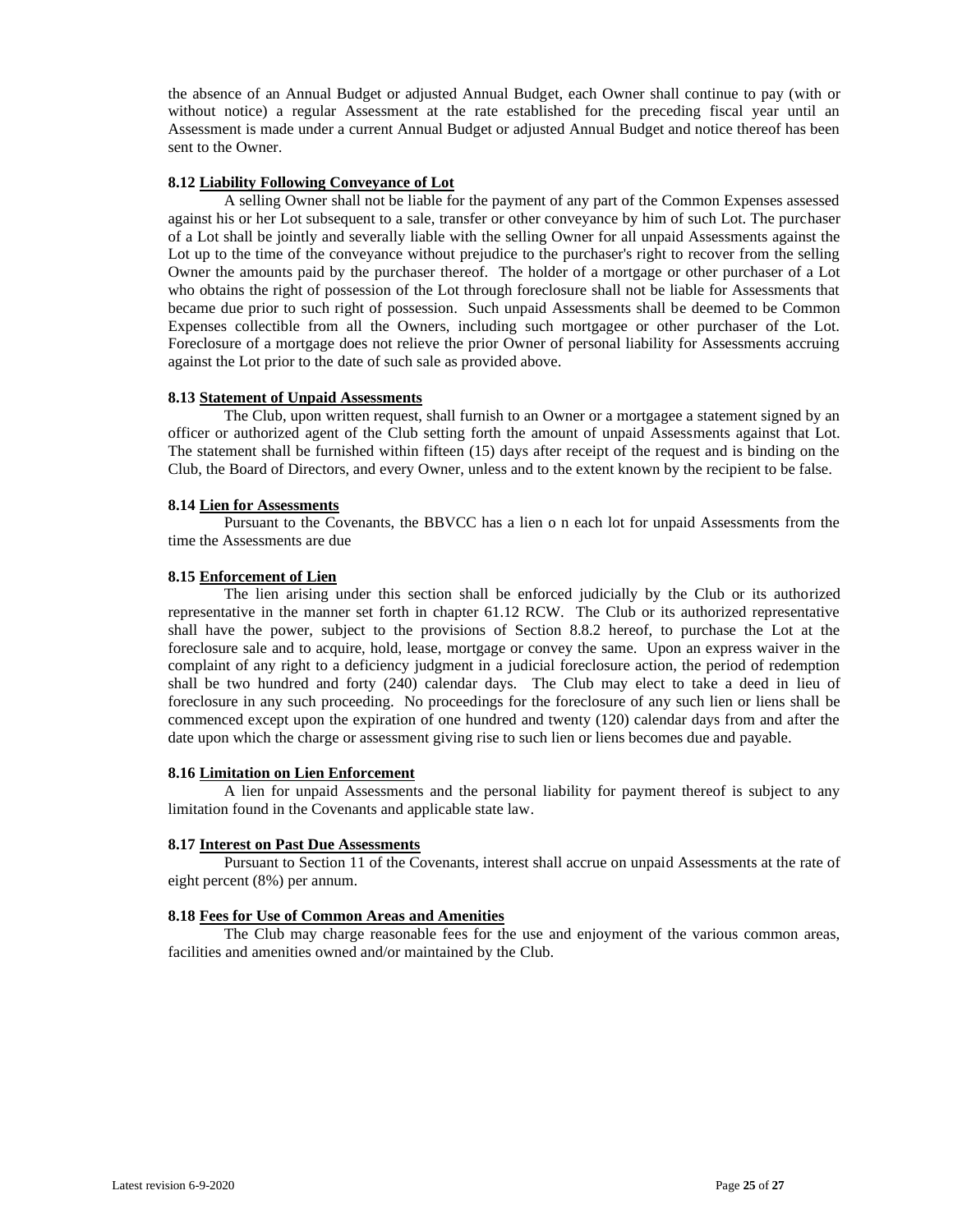# **9. AMENDMENT OF BYLAWS**

# **9.1 Amendment of Bylaws**

At a duly constituted meeting of the Club called for such purpose at which a quorum is present, these Bylaws may be amended by the affirmative vote of at least seventy-five (75%) percent of the eligible voting members present in person or by official ballot. Amendments may be proposed by the Board of Directors or by petition signed by Owners representing at least ten (10%) percent of the votes in the Club provided that any proposal submitted by Owners has been submitted in writing to the president no later than ninety (90) calendar days prior to the meeting. After review by the Board, the proposal shall be mailed to the membership no less than thirty (30) calendar days prior to the meeting.

# **9.2 Limitations on Right of Amendment**

Any provisions of these Bylaws which are governed by the Articles of the Club may not be amended except as provided in the Articles of Incorporation. Any provisions of these Bylaws which are governed by the Covenants may not be amended except as provided in the Covenants.

# **9.3 Consent of Mortgagees**

No amendment to these Bylaws which is intended to change any of the rights, obligations or duties of the Club or Owners as to any matter(s) for which the consent of any Mortgagee is required under any provision of the Covenants, shall be valid absent the consent of such Mortgagees as may be required thereby.

# **10. NOTICE**

# **10.1 Manner of Notice**

Unless specified otherwise in other sections of these Bylaws, whenever any notice is required to be given under the provisions of the Act or of the Governing Documents to any Mortgagee or Owner, it shall not be construed to require hand-delivered notice; but, such notice may be given in writing, by first class mail, addressed to such Mortgagee or Owner at such address as appears on the books of the Club. Mortgagees may be entitled to notice by certified or registered mail pursuant to special provisions of the Covenants. Notice of Directors' meetings shall be given as prescribed in Section 5.2.4 hereof. (Ref. Section 4.7.4 & 4.7.6)

#### **10.2 Waiver of Notice**

Whenever any notice is required to be given under the provisions of the Act, the Covenants or these Bylaws, a Waiver thereof, in writing, signed by the person or persons entitled to such notice, whether signed before or after the time stated therein, shall be deemed equivalent thereto.

# **11. PROVISIONS AFFECTING USE AND OCCUPANCY**

# **11.1 Renting and Leasing of Residences**

A Member may rent, lease, or otherwise transfer use or occupancy of any home for residential purposes only. A processing fee shall be assessed each time an Owner acquires a new tenant. Any Member renting, leasing or allowing another or others to occupy his/her residence shall be deemed to have assigned membership privileges to use the Common Areas to the tenant, and a copy of the lease/rental agreement shall be filed with the Club office. Once the owner assigns these membership privileges, such owner shall no longer be entitled to the use of the amenities or facilities, except that an Owner, in addition to the renter, may be allowed to have Marina privileges as long as there is no Moorage Wait List as of January 1 of any given year. In the case that there is no moorage wait list on January 1, Owners of property who have renters will become eligible for Marina privileges until the following January 1, subject to availability. If there is a Moorage Wait List as of January 1 of any given year, then the Owner has no Marina privileges as they are relinquished to the renter along with other privileges to use of the amenities or facilities as described above. Such privileges are reinstated upon expiration of the lease/rental. Neither the lease nor the rental form shall relieve or release the Owner from his or her obligations and responsibilities incident to membership in the Club. If the Owner rents/leases to another Member, then the Owner is not deemed to have assigned his/her membership voting rights and privileges. By mere acceptance of the lease and/or occupancy of the premises, the tenant shall be deemed bound to abide by the Governing Documents of the Club. In addition to the foregoing, any member renting, leasing, or allowing another or others to occupy his/her residential unit shall be deemed to have assigned to the Birch Bay Village Community Club Board of Directors a nonexclusive right to enforce those duties and obligations of the tenant arising by the virtue of the